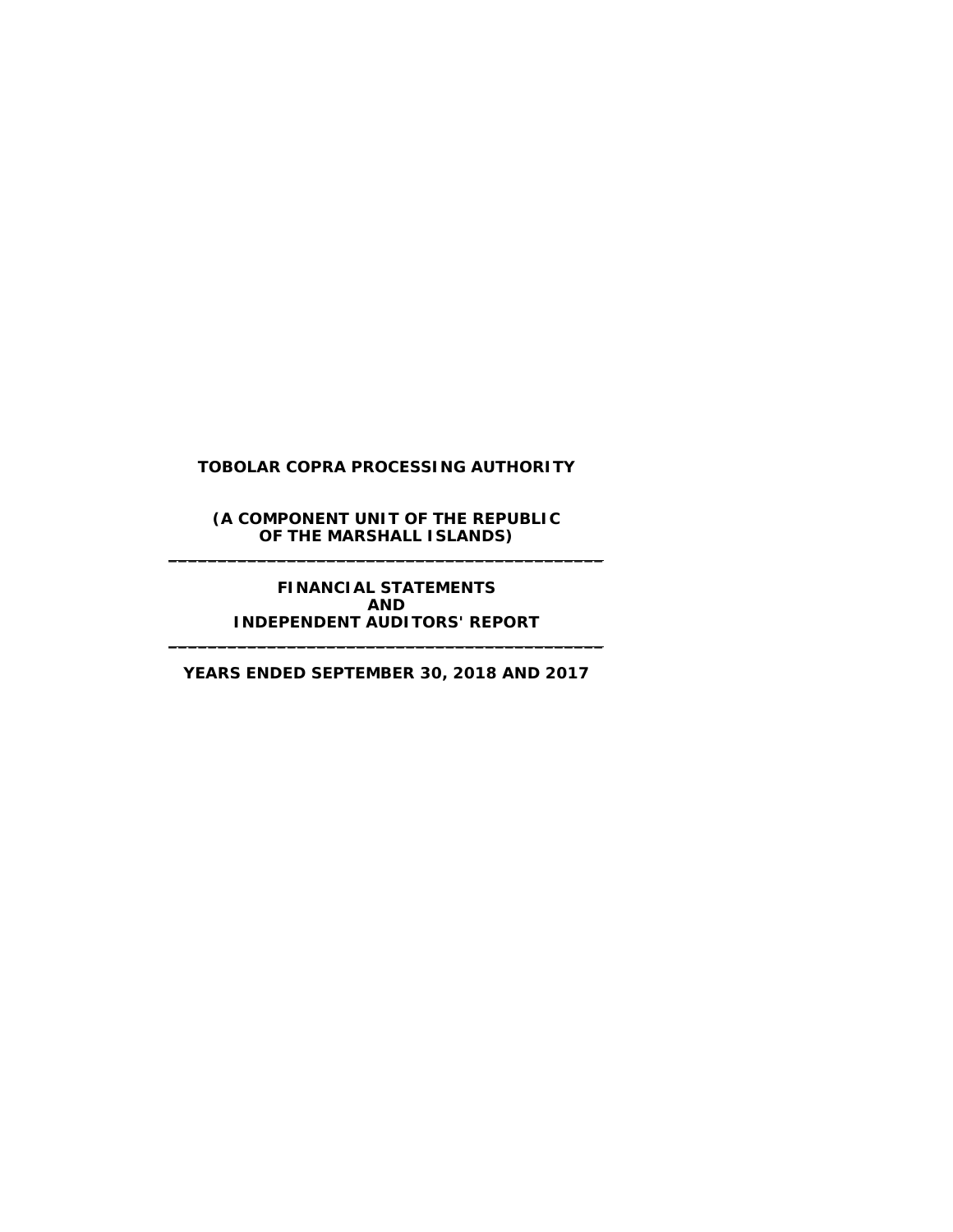# Years Ended September 30, 2018 and 2017 Table of Contents

|          |                                                                                                                                                                                            | Page No. |
|----------|--------------------------------------------------------------------------------------------------------------------------------------------------------------------------------------------|----------|
| L.       | INDEPENDENT AUDITORS' REPORT                                                                                                                                                               | 1        |
| $\Pi$ .  | MANAGEMENT'S DISCUSSION AND ANALYSIS                                                                                                                                                       | 3        |
| III.     | FINANCIAL STATEMENTS                                                                                                                                                                       |          |
|          | Statements of Net Position                                                                                                                                                                 | 7        |
|          | Statements of Revenues, Expenses and Changes in Net Position                                                                                                                               | 8        |
|          | <b>Statements of Cash Flows</b>                                                                                                                                                            | 9        |
|          | Notes to Financial Statements                                                                                                                                                              | 10       |
| $IV_{-}$ | INDEPENDENT AUDITORS' REPORT ON COMPLIANCE WITH<br><b>LAWS AND REGULATIONS</b>                                                                                                             |          |
|          | Independent Auditors' Report on Internal Control Over Financial<br>Reporting and on Compliance and Other Matters Based on an<br>Audit of Financial Statements Performed in Accordance With |          |
|          | Government Auditing Standards                                                                                                                                                              | 21       |
|          | Schedule of Findings and Responses                                                                                                                                                         | 23       |
|          | Unresolved Prior Year Findings                                                                                                                                                             | 28       |
|          |                                                                                                                                                                                            |          |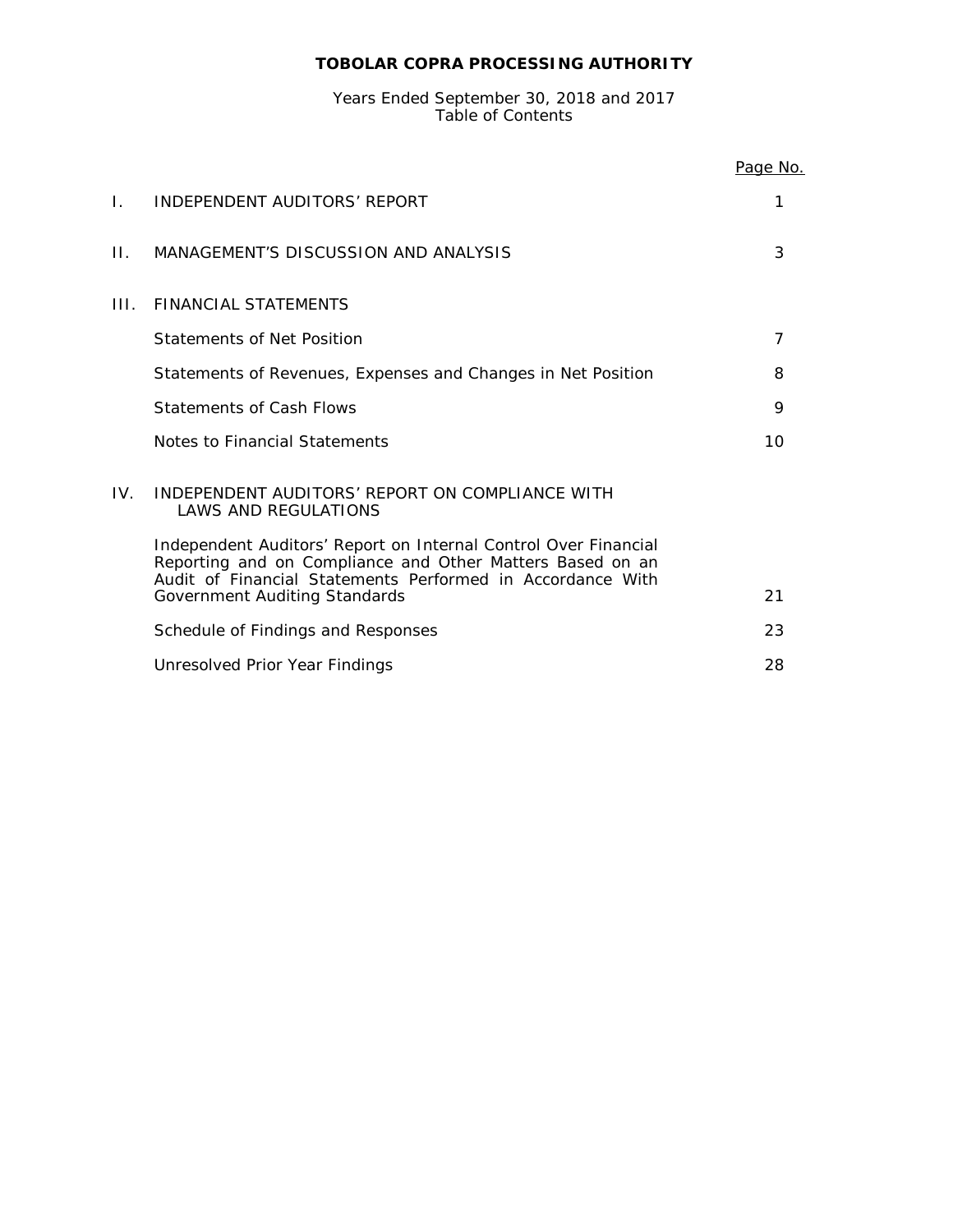# Deloitte.

Deloitte & Touche LLP 361 South Marine Corps Drive Tamuning, GU 96913-3973 USA

Tel: +1 (671) 646-3884 Fax: +1 (671) 649-4265

www.deloitte.com

# **INDEPENDENT AUDITORS' REPORT**

Board of Directors Tobolar Copra Processing Authority:

### **Report on the Financial Statements**

We have audited the accompanying financial statements of Tobolar Copra Processing Authority (the Authority), a component unit of the Republic of the Marshall Islands, which comprise the statements of net position as of September 30, 2018 and 2017, and the related statements of revenues, expenses and changes in net position and of cash flows for the years then ended, and the related notes to the financial statements.

### *Management's Responsibility for the Financial Statements*

Management is responsible for the preparation and fair presentation of these financial statements in accordance with accounting principles generally accepted in the United States of America; this includes the design, implementation, and maintenance of internal control relevant to the preparation and fair presentation of financial statements that are free from material misstatement, whether due to fraud or error.

#### *Auditors' Responsibility*

Our responsibility is to express an opinion on these financial statements based on our audits. We conducted our audits in accordance with auditing standards generally accepted in the United States of America and the standards applicable to financial audits contained in *Government Auditing Standards,* issued by the Comptroller General of the United States. Those standards require that we plan and perform the audit to obtain reasonable assurance about whether the financial statements are free from material misstatement.

An audit involves performing procedures to obtain audit evidence about the amounts and disclosures in the financial statements. The procedures selected depend on the auditor's judgment, including the assessment of the risks of material misstatement of the financial statements, whether due to fraud or error. In making those risk assessments, the auditor considers internal control relevant to the entity's preparation and fair presentation of the financial statements in order to design audit procedures that are appropriate in the circumstances, but not for the purpose of expressing an opinion on the effectiveness of the entity's internal control. Accordingly, we express no such opinion. An audit also includes evaluating the appropriateness of accounting policies used and the reasonableness of significant accounting estimates made by management, as well as evaluating the overall presentation of the financial statements.

We believe that the audit evidence we have obtained is sufficient and appropriate to provide a basis for our audit opinion.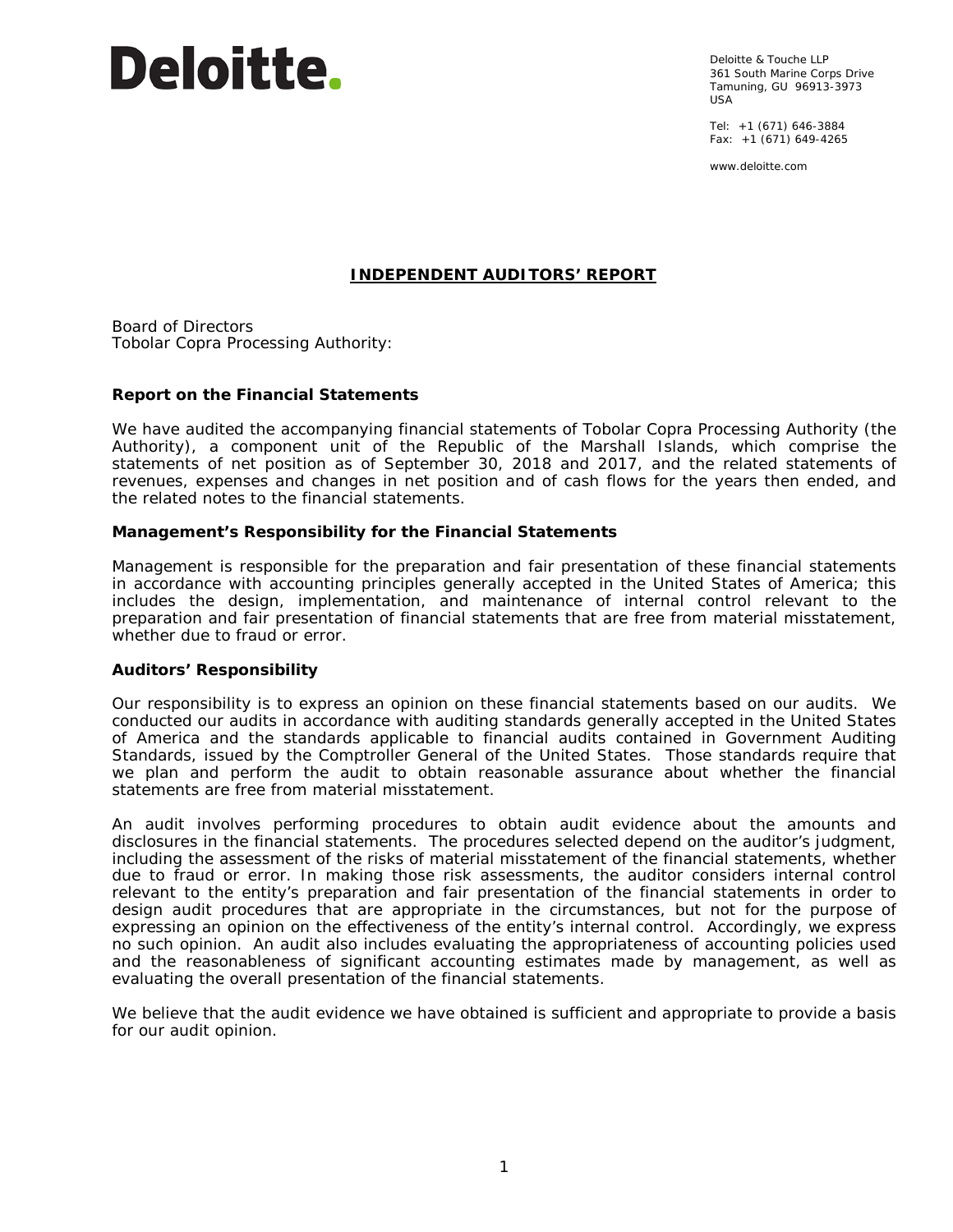# Deloitte.

# *Opinion*

In our opinion, the financial statements referred to above present fairly, in all material respects, the financial position of Tobolar Copra Processing Authority as of September 30, 2018 and 2017, and the results of its operations and its cash flows for the years then ended in accordance with accounting principles generally accepted in the United States of America.

### *Emphasis-of-Matter*

# *Going Concern*

The accompanying financial statements have been prepared assuming that the Authority will continue as a going concern. As discussed in Note 12 to the financial statements, the Authority's recurring losses from operations raise substantial doubt about its ability to continue as a going concern. Management's plans concerning these matters are also discussed in Note 12 to the financial statements. The financial statements do not include any adjustments that might result from the outcome of this uncertainty. Our opinion is not modified with respect to this matter.

# *Other Matters*

### *Required Supplementary Information*

Accounting principles generally accepted in the United States of America require that the management's discussion and analysis on pages 3 to 6 be presented to supplement the financial statements. Such information, although not a part of the financial statements, is required by the Governmental Accounting Standards Board who considers it to be an essential part of financial reporting for placing the financial statements in an appropriate operational, economic, or historical context. We have applied certain limited procedures to the required supplementary information in accordance with auditing standards generally accepted in the United States of America, which consisted of inquiries of management about the methods of preparing the information and comparing the information for consistency with management's responses to our inquiries, the financial statements, and other knowledge we obtained during our audit of the financial statements. We do not express an opinion or provide any assurance on the information because the limited procedures do not provide us with sufficient evidence to express an opinion or provide any assurance.

# **Other Reporting Required by** *Government Auditing Standards*

In accordance with *Government Auditing Standards*, we have also issued our report dated May 2, 2019, on our consideration of the Authority's internal control over financial reporting and on our tests of its compliance with certain provisions of laws, regulations, contracts, and grant agreements and other matters. The purpose of that report is solely to describe the scope of our testing of internal control over financial reporting and compliance and the results of that testing, and not to provide an opinion on the effectiveness of the Authority's internal control over financial reporting or on compliance. That report is an integral part of an audit performed in accordance with *Government Auditing Standards* in considering the Authority's internal control over financial reporting and compliance.

lotte WachellP

May 2, 2019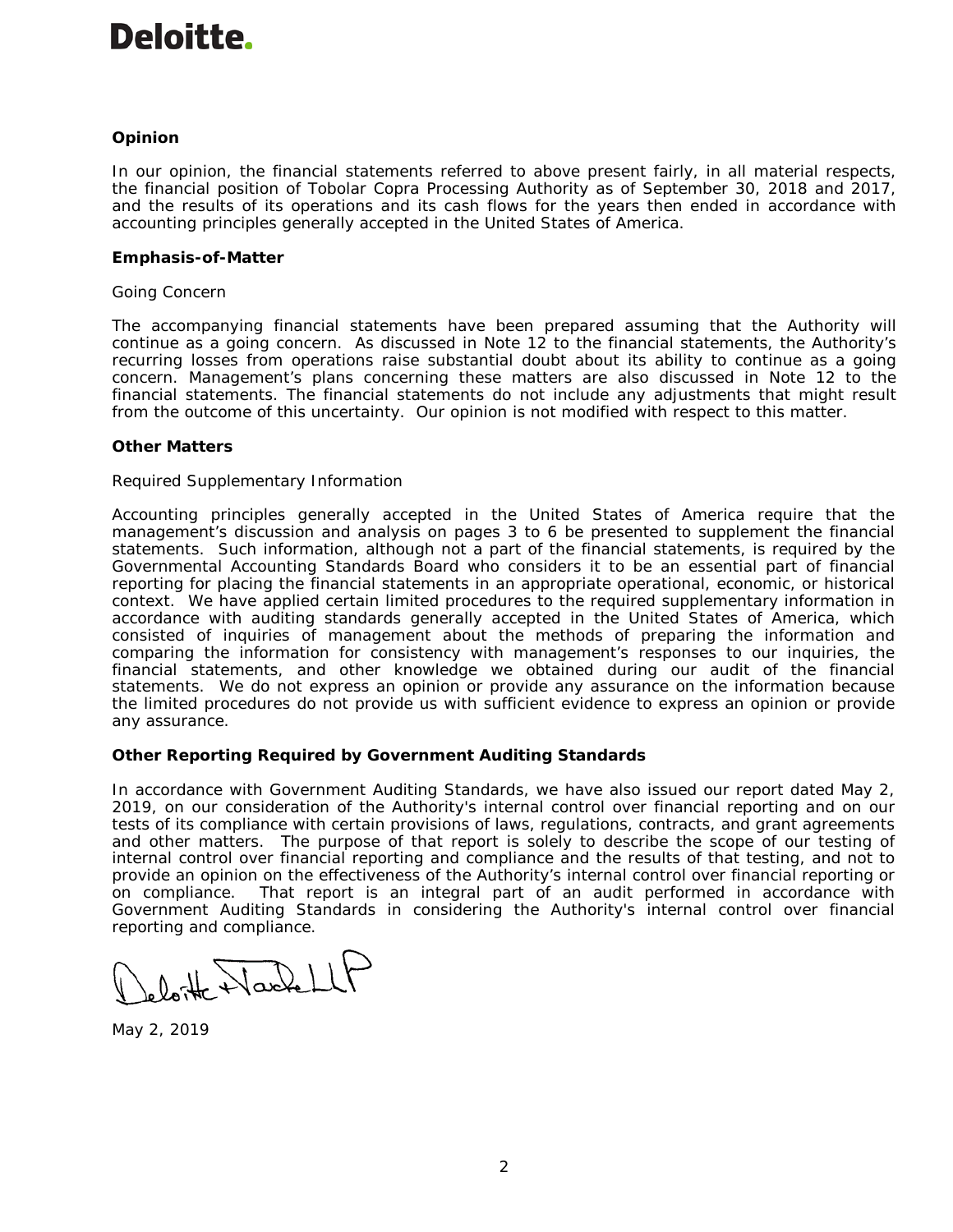Management's Discussion and Analysis September 30, 2018 and 2017

This section of the Tobolar Copra Processing Authority (TCPA) annual financial report presents our discussion and analysis of TCPA's financial performance during the fiscal year ended September 30, 2018. Please read it in conjunction with the financial statements which follow this section.

# **FINANCIAL HIGHLIGHTS**

TCPA's net position decreased by \$1,010,604 or 102% from \$994,630 in 2017 to a net deficiency of \$15,974 in 2018 due to losses from operations. Losses incurred in 2018 is attributed mainly to two (2) factors;

- 1. Increase in cost of copra products sold of \$1,449,252 or 24%;
- 2. Low price of CNO in the world market

TCPA's losses incurred in 2018 are mainly due to the twenty (20) cent increase in the purchase price of copra from growers that was implemented in December 2017. We achieved an improvement in our value added products sales for 2018, but due to the drop of CNO price in the world market affect significantly the revenue compared to previous year.

On the operating expenses side, general and administrative expenses increased by \$249,086 or 27% from \$916,574 registered in 2017 to \$1,165,660 in 2018. There was no provision for bad debts for the year compared to the \$304,422 recorded last year.

Net non-operating revenues increased by \$1,547,122 or 54% from \$2,839,228 posted in 2017 to \$4,386,350 in 2018. Such increase is attributed to the \$1,466,875 copra price increase subsidy granted to Tobolar on the  $3<sup>rd</sup>$  quarter and in the  $4<sup>th</sup>$  quarter of the year on top of the regular subsidy given for the Fiscal year 2018. Operating subsidies are sourced through the Republic of the Marshall Islands (RepMar) General account and from ROC Taiwan.

#### **FINANCIAL ANALYSIS**

The Statement of Net Position and the Statement of Revenues, Expenses and Changes in Net Position provide an indication of TCPA's financial condition. TCPA's net position reflect the difference between assets and liabilities. An increase in net position over time typically indicates an improvement in financial condition.

A summary of TCPA's Statement of Net Position is presented below:

|                                    |     | 2018      |     | 2017      | 2016            |
|------------------------------------|-----|-----------|-----|-----------|-----------------|
| Current and other assets           | \$  | 1,345,401 | \$  | 1,541,064 | \$<br>1,728,056 |
| Capital assets                     |     | 958,090   |     | 1,106,782 | 1,114,628       |
| Total assets                       | \$. | 2,303,491 | \$  | 2,647,846 | 2,842,684       |
|                                    |     |           |     |           |                 |
| Current and other liabilities      | \$  | 1,390,501 | \$  | 422,568   | \$<br>681,558   |
| Long-term debt                     |     | 928.964   |     | 1,230,648 | 1,521,782       |
| Net position                       |     | (15,974)  |     | 994,630   | 639,344         |
| Total liabilities and net position | S   | 2,303,491 | \$. | 2,647,846 | 2,842,684       |

As indicated above, total assets decreased by \$344,355 or 13% from \$2,647,846 in 2017 to \$2,303,491 in 2018. Current and other assets decreased by \$195,663 or 13% from \$1,541,064 in 2017 to \$1,345,401 in 2018. In addition, capital assets decreased by \$148,692 or 13% from \$1,106,782 in 2017 to \$958,090 in 2018 due to depreciation.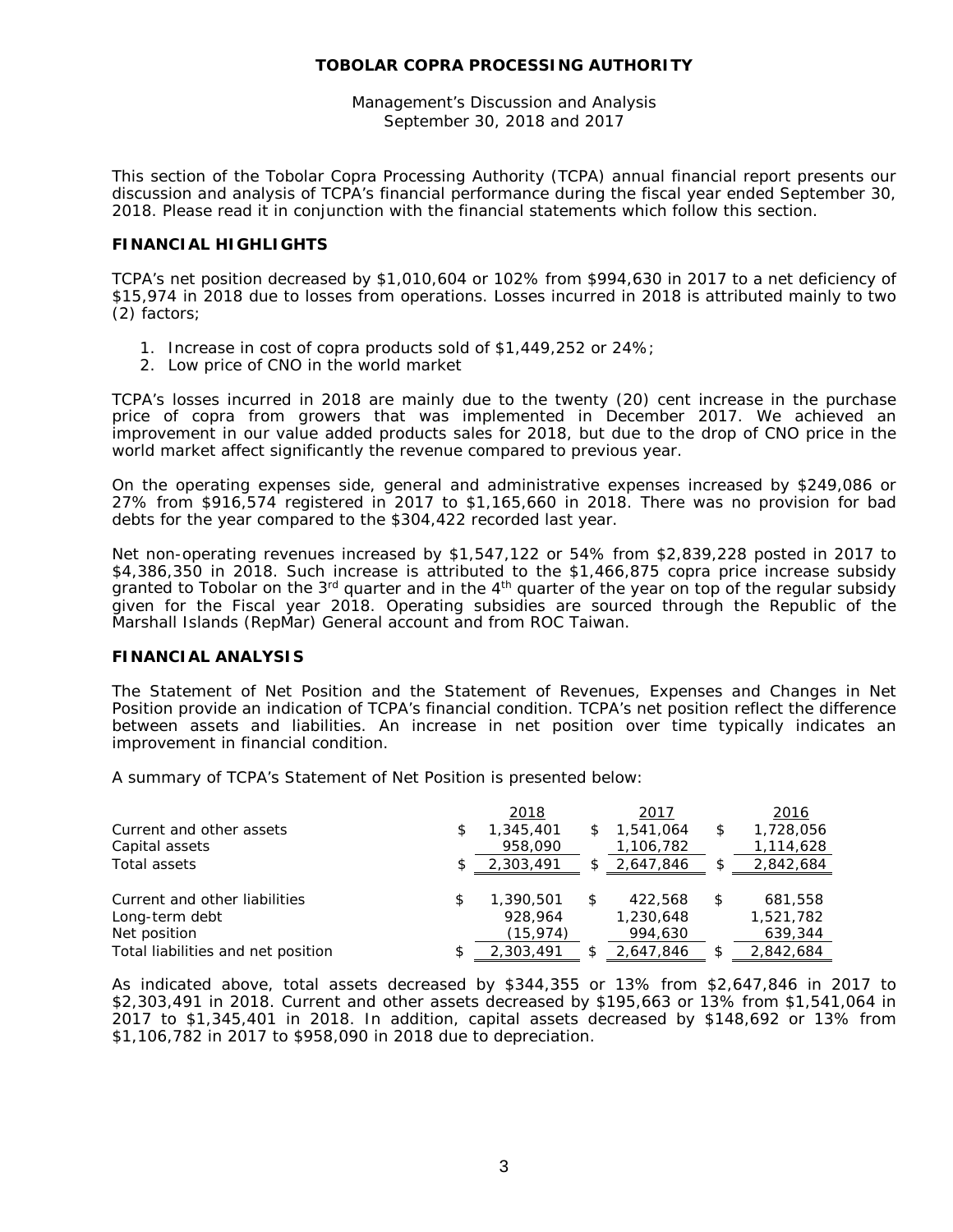# **TOBOLAR COPRA PROCESSING PLANT, INC.**

Management's Discussion and Analysis September 30, 2018 and 2017

Total liabilities increased tremendously by \$666,249 or 40% from \$1,653,216 in 2017 to \$2,319,465 in 2018. Among the major contributors to the increase are the \$700,000 short-term loan availment from the Marshall Islands Development Bank, Advances from Customer and payable to affiliates.

A summary of TCPA's Statement of Revenues, Expenses and Changes in Net Position is presented below:

|                                   | 2018            | 2017            |   | 2016      |
|-----------------------------------|-----------------|-----------------|---|-----------|
| Revenues:                         |                 |                 |   |           |
| Operating revenues                | \$<br>3,113,273 | \$<br>4,682,486 | S | 3,913,772 |
| Non-operating revenues and grants | 4,474,387       | 2,957,512       |   | 3,352,548 |
| Total revenues                    | 7,587,660       | 7,639,998       |   | 7,266,320 |
| Expenses:                         |                 |                 |   |           |
| Operating expenses                | 8,510,227       | 7,166,428       |   | 6,139,323 |
| Non-operating expenses            | 88,037          | 118,284         |   | 138,326   |
| Total expenses                    | 8,598,264       | 7,284,712       |   | 6,277,649 |
| Change in net position            | (1,010,604)     | 355,286         |   | 988,671   |

The Statement of Revenues, Expenses, and Changes in Net Position identifies the various revenue and expense items that affect net position. As indicated above, TCPA's total revenue changes in figure is not noticeable because of the increase in subsidy by \$1,466,875 or 50% received for the year covers up the drop of operating revenue by \$1,569,213 or 34% from the \$4,682,486 registered in 2017 to \$3,113,273 in 2018.

The graph below shows the major components of operating revenues for 2018 compared to 2017 and 2016:

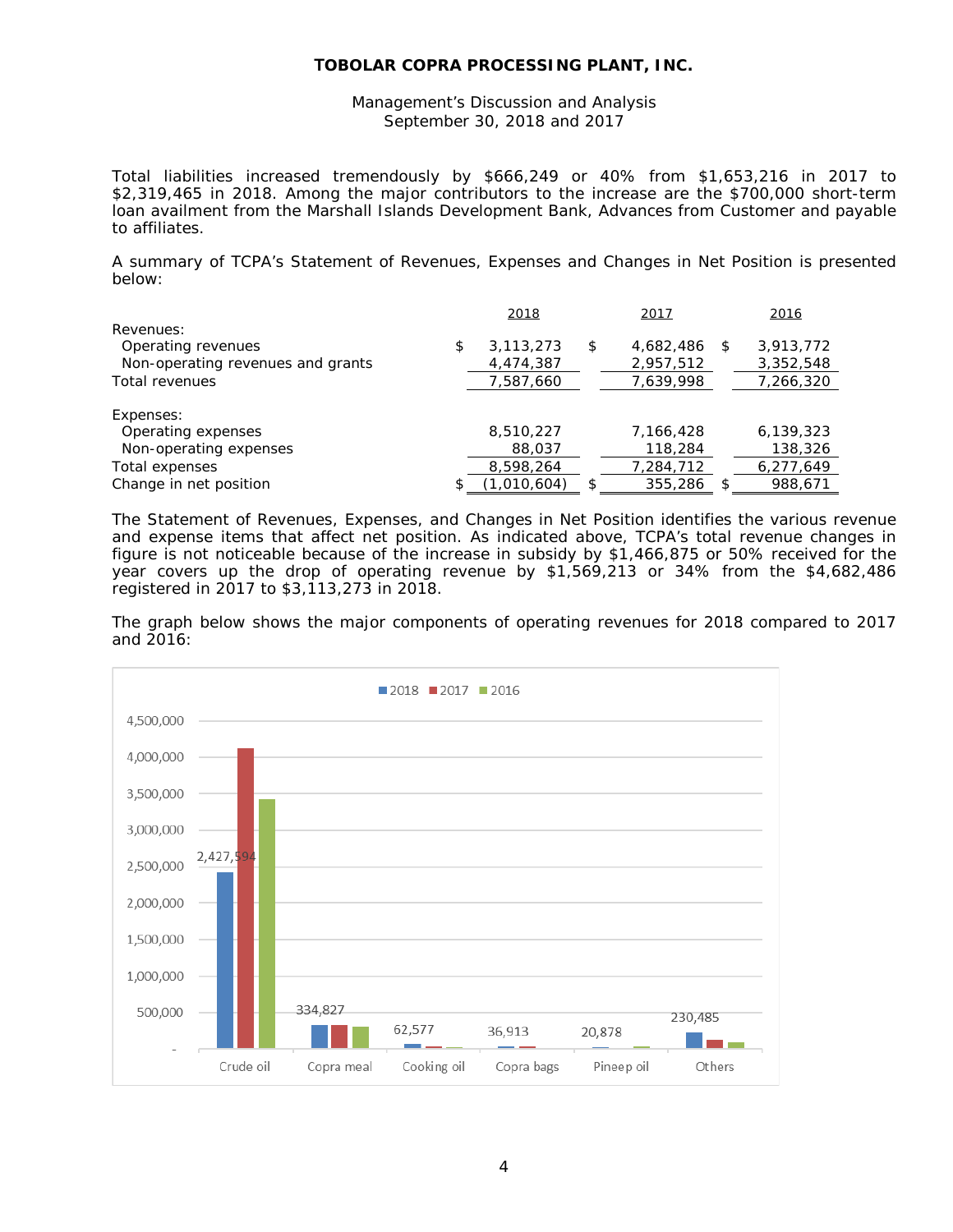# **TOBOLAR COPRA PROCESSING PLANT, INC.**

Management's Discussion and Analysis September 30, 2018 and 2017

On the expenses side, operating expenses increased by \$1,343,799 or 20% from previous year figure of \$7,166,428 to \$8,510,227 for the current year. The increase is attributed to cost of sales brought about by the increase in the price of copra that was implemented December of 2017.

The graph below shows the major components of operating expenses for 2018 as compared to 2017 and 2016.



Management's Discussion and Analysis for the year ended September 30, 2017 is set forth in the Authority's report on the audit of financial statements, which is dated May 9, 2018. That discussion and analysis explains the major factors impacting the 2017 financial statements and can be obtained from the Authority's General Manager via the contact information below.

### **CAPITAL ASSETS AND DEBT**

Net capital assets decreased by \$148,693 or 13% from \$1,106,783 in 2017 to \$958,090 in 2018 on account of depreciation. The decrease in construction in progress is attributed to the completion of our Woja refinery plant that was reclassified to buildings in May of 2018.

| 2017        | 2016        |
|-------------|-------------|
|             |             |
| 2,554,084   | 2,533,738   |
| 3,378,655   | 3,151,561   |
| 99,636      | 98,028      |
| 6.032.375   | 5,783,327   |
| (4,925,593) | (4,668,699) |
| 1,106,782   | 1,114,628   |
|             |             |

Please refer to note 4 of the accompanying financial statements for additional information regarding capital assets.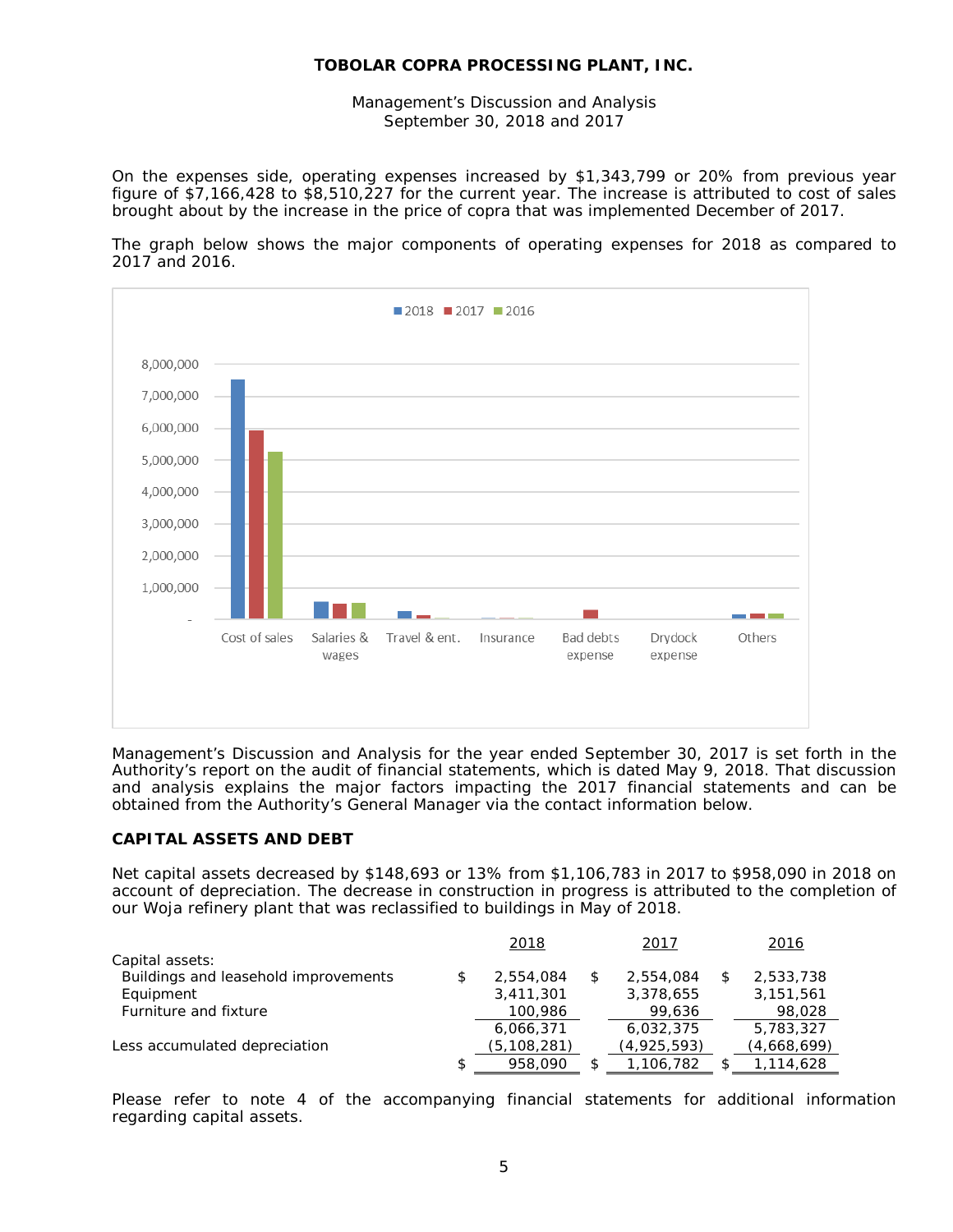# **TOBOLAR COPRA PROCESSING PLANT, INC.**

Management's Discussion and Analysis September 30, 2018 and 2017

TCPA obtained a loan from Marshall Islands Development Bank of \$700,000 for the purpose of funding the purchase of copra from producers. Please refer to note 6 and 7 of the accompanying financial statements for additional information regarding TCPA's debt.

# **ECONOMIC FACTOR'S AND NEXT YEAR'S RATES**

The following factors were considered in preparing TCPA's budget for fiscal year 2019.

- 1. Expected to dominate the domestic market from the diversified product like VCO, soap, cooking oil and beauty oil to cover up the unforeseen consistency of the CNO price in the world market.
- 2. Additional revenue will be expected from outer island consigned merchandise and Rear cart projects.
- 3. The establishment of Outer Island warehouse development project.
- 4. An increase in production is expected for the value added products and activated carbon to restore in operation by our refinery new projects.
- 5. REPMAR will maintain the \$6,000,000 copra subsidy to help stabilize the price of copra.
- 6. A contingency plan is being set that if the crude oil price drops to \$500 M/T, copra price needs to be reduced by about \$0.45. We expect that the government subsidy will help offset whatever loss anticipated for the said decrease in price.

### **ADDITIONAL FINANCIAL INFORMATION**

This discussion and analysis is designed to provide the Authority's customers and other interested parties with an overview of the Authority's financial operations and financial condition. Should the reader have questions regarding the information included in this report or wish to request additional information, please contact the Tobolar Copra Processing Authority General Manager at P.O. Box G, Majuro MH 96960.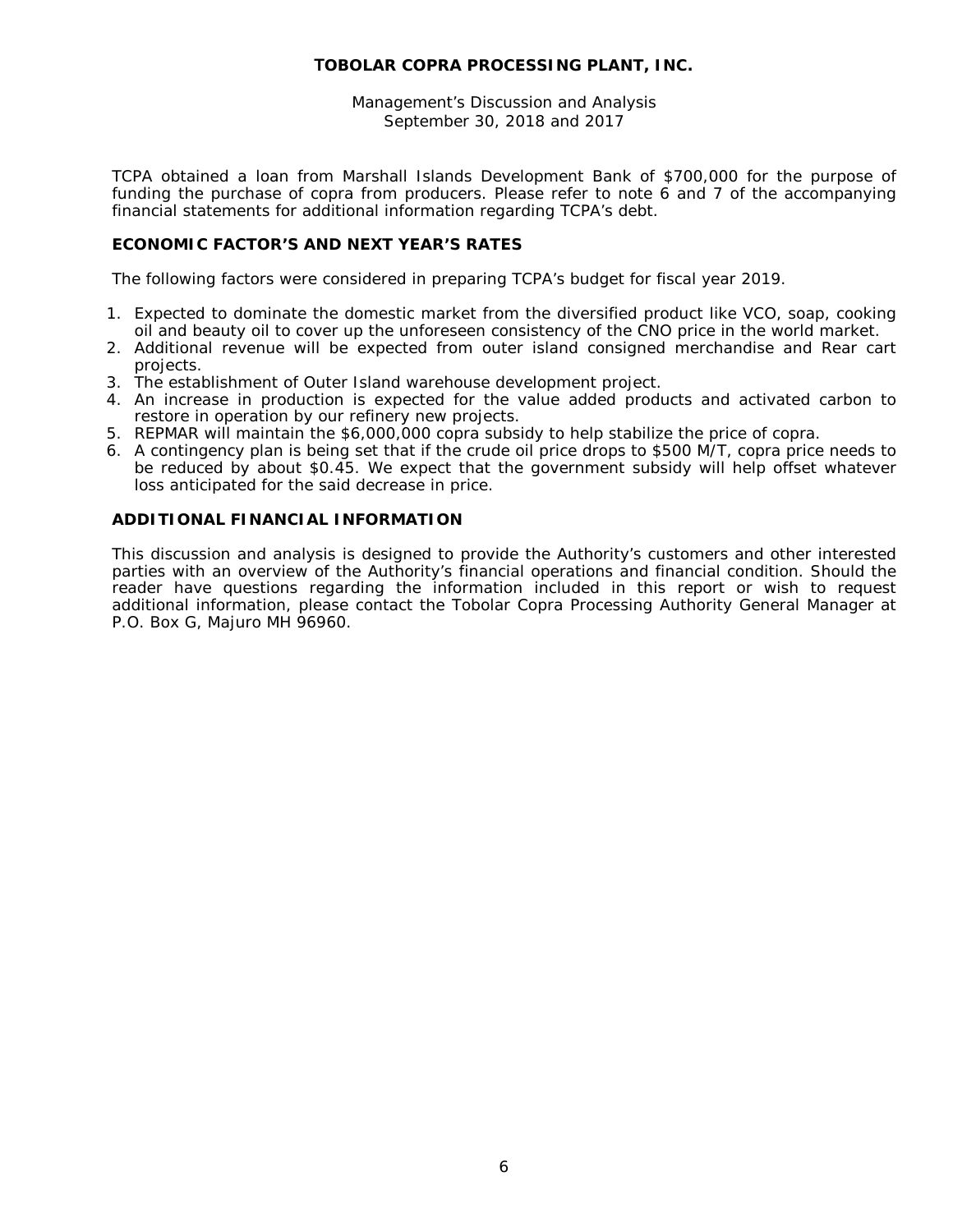#### Statements of Net Position September 30, 2018 and 2017

|                                                     | 2018                  | 2017                  |
|-----------------------------------------------------|-----------------------|-----------------------|
| <u>ASSETS</u>                                       |                       |                       |
| Current assets:                                     |                       |                       |
| Cash and cash equivalents                           | \$<br>$51,426$ \$     | 870,133               |
| Time certificates of deposit                        | 118,633               | 110,848               |
| Receivables:                                        |                       |                       |
| Trade                                               | 355,399               | 471,651               |
| Affiliates                                          | 91,339<br>38,637      | 92,726<br>75,054      |
| Employees<br>Advances to suppliers and copra buyers | 18,629                | 12,345                |
|                                                     | 504,004               |                       |
| Allowance for doubtful accounts                     | (373, 274)            | 651,776<br>(423, 391) |
|                                                     | 130,730               | 228,385               |
| Inventories                                         | 348,418               | 303,863               |
| Current portion of prepaid drydocking               | 152,375               | 22,885                |
| Prepayment and deposits                             | 7,950                 | 4,950                 |
| Total current assets                                | 809,532               | 1,541,064             |
| Noncurrent assets:                                  |                       |                       |
| Prepaid drydocking, net of current portion          | 304,750               |                       |
| Deposits for capital asset acquisitions             | 231,119               |                       |
| Capital assets, net of accumulated depreciation     | 958,090               | 1,106,782             |
| Total noncurrent assets                             | 1,493,959             | 1,106,782             |
|                                                     | \$<br>2,303,491<br>S. | 2,647,846             |
| <b>LIABILITIES AND NET POSITION</b>                 |                       |                       |
| Liabilities:                                        |                       |                       |
| Short-term borrowings                               | \$<br>700,000 \$      |                       |
| Current portion of long-term debt                   | 236,538               | 469,758               |
| Accounts payable                                    | 252,371               | 226,540               |
| Payable to affiliates<br>Advance from customer      | 300,610               | 124,215               |
| Other accrued liabilities                           | 56,363<br>81,157      | 71,813                |
| <b>Total current liabilities</b>                    | 1,627,039             | 892,326               |
| Long-term debt, net of current portion              | 692,426               | 760,890               |
| <b>Total liabilities</b>                            | 2,319,465             | 1,653,216             |
| Commitments and contingencies                       |                       |                       |
| Net position:                                       |                       |                       |
| Net investment in capital assets                    | 1,189,209             | 851,991               |
| Restricted                                          | 25,169                |                       |
| Unrestricted                                        | (1, 230, 352)         | 142,639               |
| Total net position                                  | (15, 974)             | 994,630               |
|                                                     | \$<br>2,303,491 \$    | 2,647,846             |

See accompanying notes to financial statements.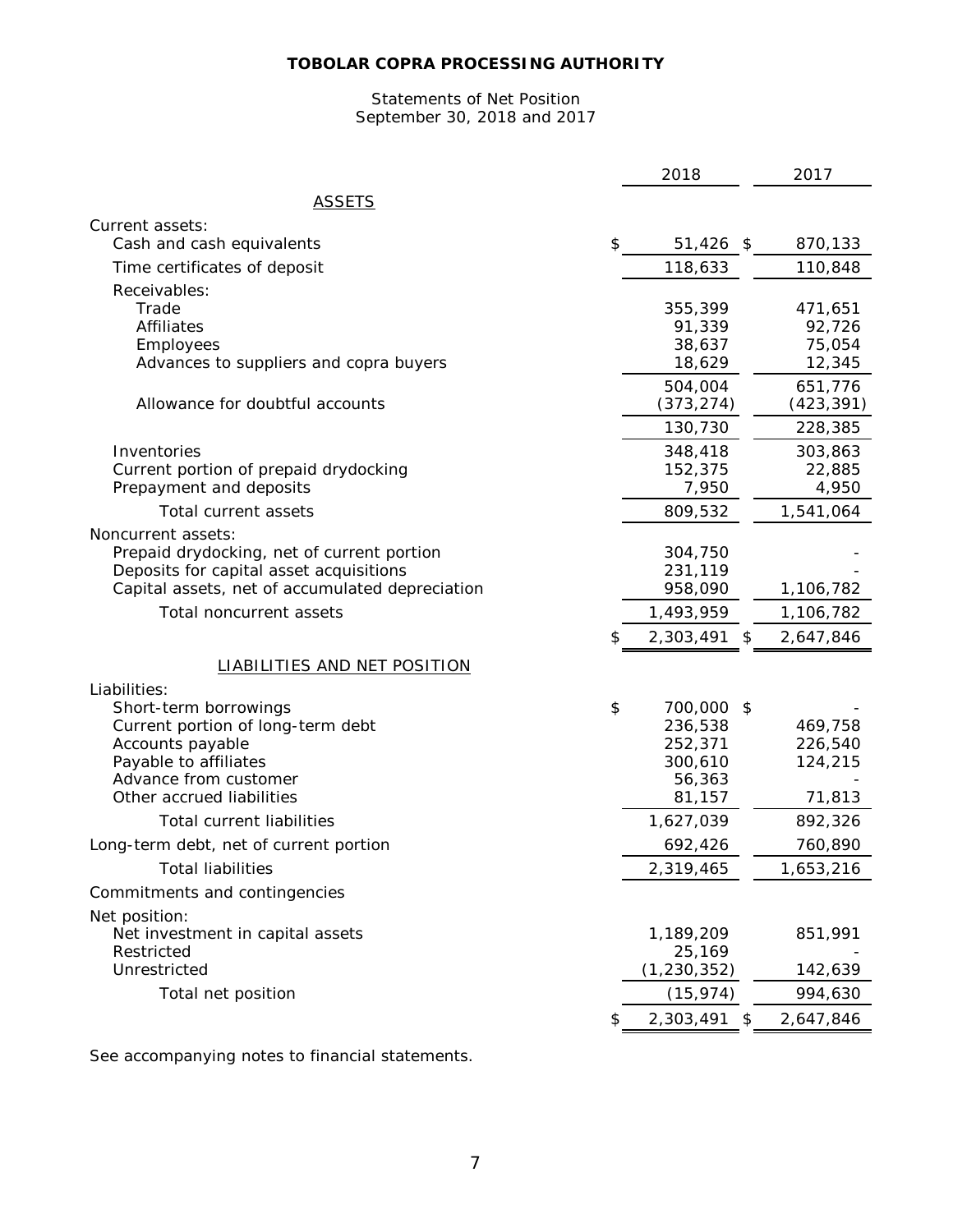#### Statements of Revenues, Expenses, and Changes in Net Position Years Ended September 30, 2018 and 2017

| \$<br>$3,113,273$ \$<br>4,682,486<br>Sales<br>50,117<br>Reversal of (provision for) doubtful account<br>(304, 422)<br>3,163,390<br>Net sales<br>4,378,064<br>Less cost of copra products manufactured and sold<br>(7, 394, 684)<br>(5, 945, 432)<br>(4, 231, 294)<br>(1, 567, 368)<br>Gross loss<br>General and administrative expenses:<br>Salaries and wages<br>561,614<br>495,617<br>Travel and entertainment<br>138,949<br>256,148<br>42,098<br>Professional and management fees<br>62,762<br>53,700<br>57,797<br>Insurance<br>43,563<br>6,153<br>Donations<br>27,579<br>21,756<br>Meals and refreshments<br>23,934<br>7,835<br>Automobile expense<br>22,885<br>26,915<br>Drydock expense<br>Bank charges<br>20,814<br>3,781<br>Communications<br>20,074<br>19,386<br>21,928<br>21,612<br>Office supplies<br>15,028<br>Rent expense<br>15,384<br><b>Taxes and licenses</b><br>14,490<br>37,242<br>Advertising<br>6,231<br>7,559<br>Repairs and maintenance<br>4,875<br>2,024<br><b>Miscellaneous</b><br>10,035<br>12,466<br>1,165,660<br>916,574<br>Total general and administrative expenses<br>Operating loss<br>(5, 396, 954)<br>(2,483,942)<br>Nonoperating revenues (expenses):<br>Copra subsidies from RepMar<br>4,474,387<br>2,957,512<br>Interest expense<br>(88, 037)<br>(118, 284)<br>4,386,350<br>2,839,228<br>Total nonoperating revenues (expenses), net<br>Change in net position<br>(1,010,604)<br>355,286<br>Net position at beginning of year<br>994,630<br>639,344<br>\$<br>994,630<br>Net position at end of year<br>$(15, 974)$ \$ | 2018 | 2017 |
|------------------------------------------------------------------------------------------------------------------------------------------------------------------------------------------------------------------------------------------------------------------------------------------------------------------------------------------------------------------------------------------------------------------------------------------------------------------------------------------------------------------------------------------------------------------------------------------------------------------------------------------------------------------------------------------------------------------------------------------------------------------------------------------------------------------------------------------------------------------------------------------------------------------------------------------------------------------------------------------------------------------------------------------------------------------------------------------------------------------------------------------------------------------------------------------------------------------------------------------------------------------------------------------------------------------------------------------------------------------------------------------------------------------------------------------------------------------------------------------------------------------------------------------------------------|------|------|
|                                                                                                                                                                                                                                                                                                                                                                                                                                                                                                                                                                                                                                                                                                                                                                                                                                                                                                                                                                                                                                                                                                                                                                                                                                                                                                                                                                                                                                                                                                                                                            |      |      |
|                                                                                                                                                                                                                                                                                                                                                                                                                                                                                                                                                                                                                                                                                                                                                                                                                                                                                                                                                                                                                                                                                                                                                                                                                                                                                                                                                                                                                                                                                                                                                            |      |      |
|                                                                                                                                                                                                                                                                                                                                                                                                                                                                                                                                                                                                                                                                                                                                                                                                                                                                                                                                                                                                                                                                                                                                                                                                                                                                                                                                                                                                                                                                                                                                                            |      |      |
|                                                                                                                                                                                                                                                                                                                                                                                                                                                                                                                                                                                                                                                                                                                                                                                                                                                                                                                                                                                                                                                                                                                                                                                                                                                                                                                                                                                                                                                                                                                                                            |      |      |
|                                                                                                                                                                                                                                                                                                                                                                                                                                                                                                                                                                                                                                                                                                                                                                                                                                                                                                                                                                                                                                                                                                                                                                                                                                                                                                                                                                                                                                                                                                                                                            |      |      |
|                                                                                                                                                                                                                                                                                                                                                                                                                                                                                                                                                                                                                                                                                                                                                                                                                                                                                                                                                                                                                                                                                                                                                                                                                                                                                                                                                                                                                                                                                                                                                            |      |      |
|                                                                                                                                                                                                                                                                                                                                                                                                                                                                                                                                                                                                                                                                                                                                                                                                                                                                                                                                                                                                                                                                                                                                                                                                                                                                                                                                                                                                                                                                                                                                                            |      |      |
|                                                                                                                                                                                                                                                                                                                                                                                                                                                                                                                                                                                                                                                                                                                                                                                                                                                                                                                                                                                                                                                                                                                                                                                                                                                                                                                                                                                                                                                                                                                                                            |      |      |
|                                                                                                                                                                                                                                                                                                                                                                                                                                                                                                                                                                                                                                                                                                                                                                                                                                                                                                                                                                                                                                                                                                                                                                                                                                                                                                                                                                                                                                                                                                                                                            |      |      |
|                                                                                                                                                                                                                                                                                                                                                                                                                                                                                                                                                                                                                                                                                                                                                                                                                                                                                                                                                                                                                                                                                                                                                                                                                                                                                                                                                                                                                                                                                                                                                            |      |      |
|                                                                                                                                                                                                                                                                                                                                                                                                                                                                                                                                                                                                                                                                                                                                                                                                                                                                                                                                                                                                                                                                                                                                                                                                                                                                                                                                                                                                                                                                                                                                                            |      |      |
|                                                                                                                                                                                                                                                                                                                                                                                                                                                                                                                                                                                                                                                                                                                                                                                                                                                                                                                                                                                                                                                                                                                                                                                                                                                                                                                                                                                                                                                                                                                                                            |      |      |
|                                                                                                                                                                                                                                                                                                                                                                                                                                                                                                                                                                                                                                                                                                                                                                                                                                                                                                                                                                                                                                                                                                                                                                                                                                                                                                                                                                                                                                                                                                                                                            |      |      |
|                                                                                                                                                                                                                                                                                                                                                                                                                                                                                                                                                                                                                                                                                                                                                                                                                                                                                                                                                                                                                                                                                                                                                                                                                                                                                                                                                                                                                                                                                                                                                            |      |      |
|                                                                                                                                                                                                                                                                                                                                                                                                                                                                                                                                                                                                                                                                                                                                                                                                                                                                                                                                                                                                                                                                                                                                                                                                                                                                                                                                                                                                                                                                                                                                                            |      |      |
|                                                                                                                                                                                                                                                                                                                                                                                                                                                                                                                                                                                                                                                                                                                                                                                                                                                                                                                                                                                                                                                                                                                                                                                                                                                                                                                                                                                                                                                                                                                                                            |      |      |
|                                                                                                                                                                                                                                                                                                                                                                                                                                                                                                                                                                                                                                                                                                                                                                                                                                                                                                                                                                                                                                                                                                                                                                                                                                                                                                                                                                                                                                                                                                                                                            |      |      |
|                                                                                                                                                                                                                                                                                                                                                                                                                                                                                                                                                                                                                                                                                                                                                                                                                                                                                                                                                                                                                                                                                                                                                                                                                                                                                                                                                                                                                                                                                                                                                            |      |      |
|                                                                                                                                                                                                                                                                                                                                                                                                                                                                                                                                                                                                                                                                                                                                                                                                                                                                                                                                                                                                                                                                                                                                                                                                                                                                                                                                                                                                                                                                                                                                                            |      |      |
|                                                                                                                                                                                                                                                                                                                                                                                                                                                                                                                                                                                                                                                                                                                                                                                                                                                                                                                                                                                                                                                                                                                                                                                                                                                                                                                                                                                                                                                                                                                                                            |      |      |
|                                                                                                                                                                                                                                                                                                                                                                                                                                                                                                                                                                                                                                                                                                                                                                                                                                                                                                                                                                                                                                                                                                                                                                                                                                                                                                                                                                                                                                                                                                                                                            |      |      |
|                                                                                                                                                                                                                                                                                                                                                                                                                                                                                                                                                                                                                                                                                                                                                                                                                                                                                                                                                                                                                                                                                                                                                                                                                                                                                                                                                                                                                                                                                                                                                            |      |      |
|                                                                                                                                                                                                                                                                                                                                                                                                                                                                                                                                                                                                                                                                                                                                                                                                                                                                                                                                                                                                                                                                                                                                                                                                                                                                                                                                                                                                                                                                                                                                                            |      |      |
|                                                                                                                                                                                                                                                                                                                                                                                                                                                                                                                                                                                                                                                                                                                                                                                                                                                                                                                                                                                                                                                                                                                                                                                                                                                                                                                                                                                                                                                                                                                                                            |      |      |
|                                                                                                                                                                                                                                                                                                                                                                                                                                                                                                                                                                                                                                                                                                                                                                                                                                                                                                                                                                                                                                                                                                                                                                                                                                                                                                                                                                                                                                                                                                                                                            |      |      |
|                                                                                                                                                                                                                                                                                                                                                                                                                                                                                                                                                                                                                                                                                                                                                                                                                                                                                                                                                                                                                                                                                                                                                                                                                                                                                                                                                                                                                                                                                                                                                            |      |      |
|                                                                                                                                                                                                                                                                                                                                                                                                                                                                                                                                                                                                                                                                                                                                                                                                                                                                                                                                                                                                                                                                                                                                                                                                                                                                                                                                                                                                                                                                                                                                                            |      |      |
|                                                                                                                                                                                                                                                                                                                                                                                                                                                                                                                                                                                                                                                                                                                                                                                                                                                                                                                                                                                                                                                                                                                                                                                                                                                                                                                                                                                                                                                                                                                                                            |      |      |
|                                                                                                                                                                                                                                                                                                                                                                                                                                                                                                                                                                                                                                                                                                                                                                                                                                                                                                                                                                                                                                                                                                                                                                                                                                                                                                                                                                                                                                                                                                                                                            |      |      |
|                                                                                                                                                                                                                                                                                                                                                                                                                                                                                                                                                                                                                                                                                                                                                                                                                                                                                                                                                                                                                                                                                                                                                                                                                                                                                                                                                                                                                                                                                                                                                            |      |      |
|                                                                                                                                                                                                                                                                                                                                                                                                                                                                                                                                                                                                                                                                                                                                                                                                                                                                                                                                                                                                                                                                                                                                                                                                                                                                                                                                                                                                                                                                                                                                                            |      |      |

See accompanying notes to financial statements.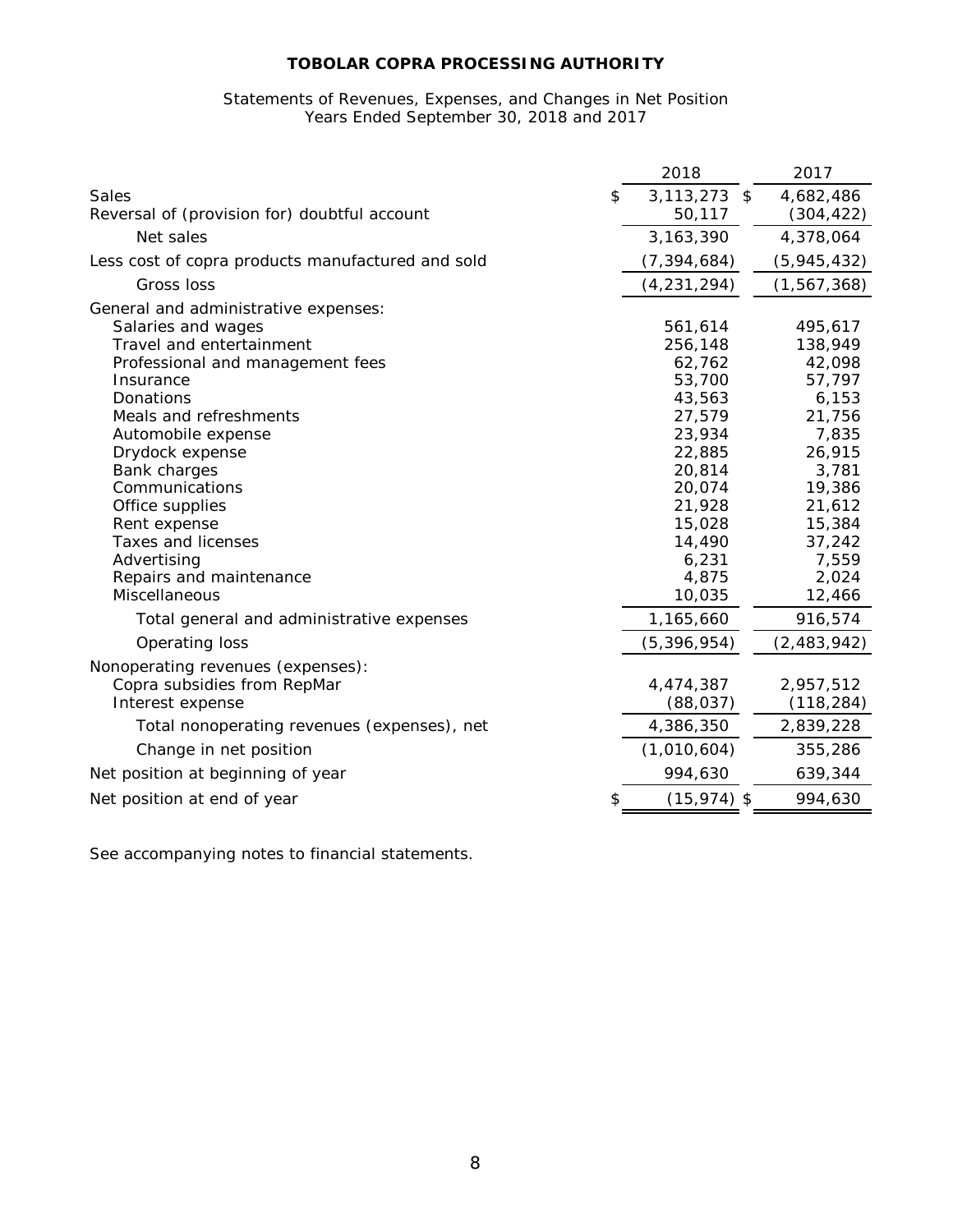# Statements of Cash Flows Years Ended September 30, 2018 and 2017

|                                                                                                                                                                                                             | 2018                                                              | 2017                                                         |
|-------------------------------------------------------------------------------------------------------------------------------------------------------------------------------------------------------------|-------------------------------------------------------------------|--------------------------------------------------------------|
| Cash flows from operating activities:<br>Cash received from customers<br>\$<br>Cash payments to suppliers for goods and services<br>Cash payments to employees for services                                 | 3,323,692 \$<br>(7,648,953)<br>(1,005,947)                        | 4,696,574<br>(5, 301, 150)<br>(909, 358)                     |
| Net cash used for operating activities                                                                                                                                                                      | (5, 331, 208)                                                     | (1, 513, 934)                                                |
| Cash flows from noncapital financing activities:<br>Copra subsidies received from RepMar<br>Proceeds from short-term borrowings<br>Principal repayment of long-term debt<br>Interest paid on long-term debt | 4,474,387<br>700,000<br>(46, 893)<br>(94, 197)                    | 2,957,512<br>(277, 277)<br>(99, 723)                         |
| Net cash provided by noncapital financing activities                                                                                                                                                        | 5,033,297                                                         | 2,580,512                                                    |
| Cash flows from capital and related financing activities:<br>Principal repayment of long-term debt<br>Interest paid on long-term debt<br>Acquisition of capital assets                                      | (254, 791)<br>(890)<br>(265, 115)                                 | (13, 857)<br>(19, 572)<br>(249, 048)                         |
| Net cash used for capital and related financing activities                                                                                                                                                  | (520, 796)                                                        | (282, 477)                                                   |
| Net change in cash and cash equivalents                                                                                                                                                                     | (818, 707)                                                        | 784,101                                                      |
| Cash and cash equivalents at beginning of year                                                                                                                                                              | 870,133                                                           | 86,032                                                       |
| \$<br>Cash and cash equivalents at end of year                                                                                                                                                              | 51,426 \$                                                         | 870,133                                                      |
| Reconciliation of operating loss to net cash used for operating<br>activities:<br>\$<br>Operating loss<br>Adjustments to reconcile operating loss to net cash used for                                      | $(5,396,954)$ \$                                                  | (2,483,942)                                                  |
| operating activities:<br>Depreciation<br>Provision for (reversal of) doubtful debts<br>(Increase) decrease in assets:<br>Receivables:                                                                       | 182,688<br>(50, 117)                                              | 256,894<br>304,422                                           |
| Trade<br>Affiliates<br>Employees<br>Advances to suppliers and copra buyers<br>Inventories<br>Prepayment and deposits                                                                                        | 116,252<br>1,387<br>36,417<br>(6, 284)<br>(44, 555)<br>(437, 240) | 36,604<br>(632)<br>(21, 884)<br>132,715<br>494,453<br>25,415 |
| Increase (decrease) in liabilities:<br>Accounts payable<br>Advances from customer<br>Payable to affiliates<br>Other accrued liabilities                                                                     | 25,831<br>56,363<br>176,395<br>8,609                              | (36, 114)<br>(232, 713)<br>10,848                            |
| Net cash used for operating activities<br>\$                                                                                                                                                                | $(5,331,208)$ \$                                                  | (1, 513, 934)                                                |

See accompanying notes to financial statements.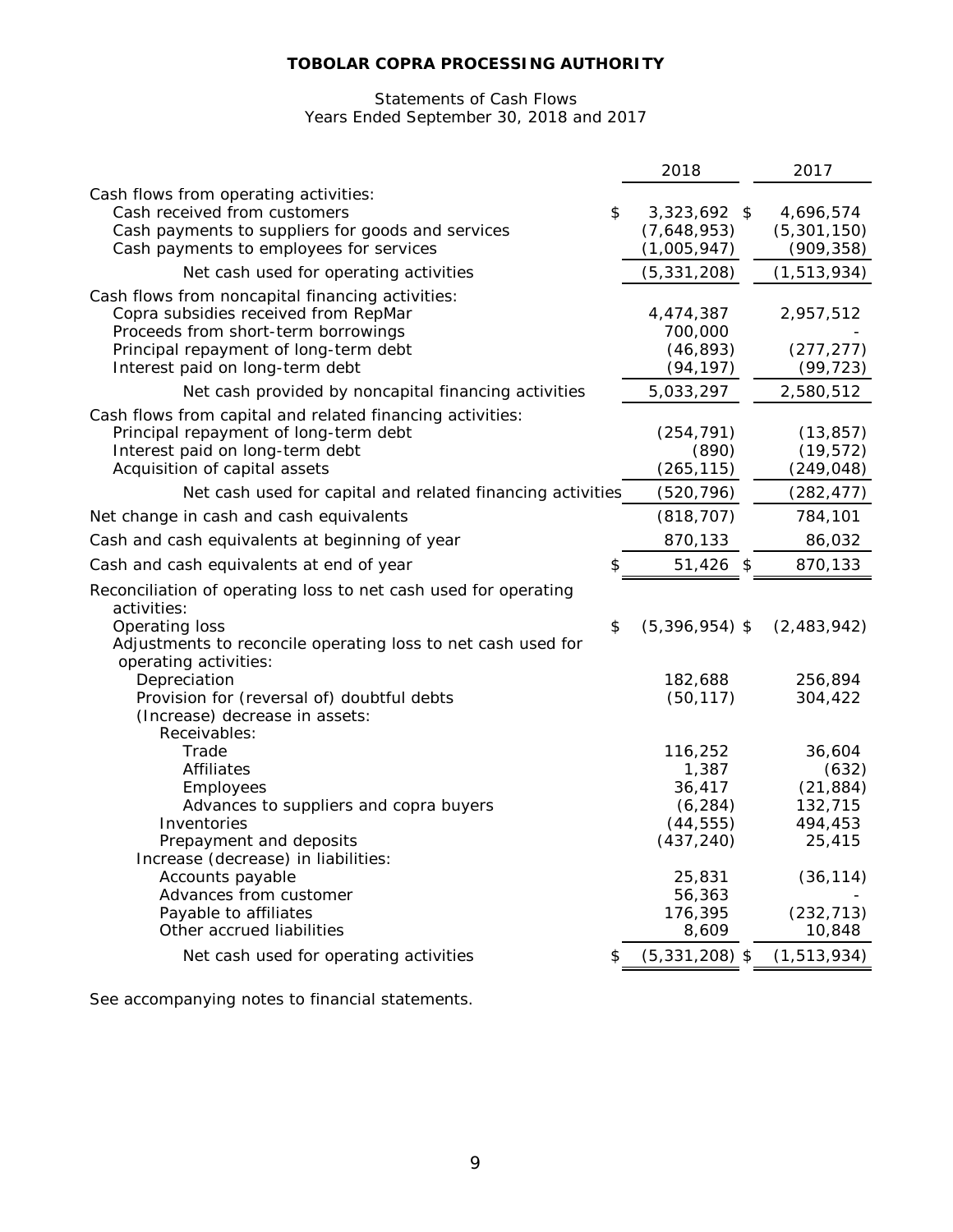Notes to Financial Statements September 30, 2018 and 2017

#### (1) Organization

Tobolar Copra Processing Authority (the Authority), formerly the Tobolar Copra Processing Plant, Inc., was granted a corporate charter on August 13, 1977, under the laws of the Trust Territory of the Pacific Islands, as subsequently adopted by the Republic of the Marshall Islands (RepMar). The Authority was established for the primary purpose of engaging in the production and processing of copra products on Majuro Atoll. The Authority is funded, in part, through operational appropriations from the Nitijela (the RepMar Legislature). The Authority's principal lines of business are copra oil, copra cake and soap products. The principal market for the copra oil and copra cake are companies and farmers located in Australia, Vietnam and the United States. Sales are based on the world market price at the time of sale for the respective products. Soap products are sold primarily to customers in the Marshall Islands. Raw copra is purchased at a price set by the Board of Directors of the Authority (the Board).

The Authority is governed by a seven-member Board of Directors appointed by the Cabinet of RepMar.

The Authority's financial statements are incorporated into the financial statements of RepMar as a component unit.

#### (2) Summary of Significant Accounting Policies

The accounting policies of the Authority conform to accounting principles generally accepted in the United States of America (GAAP), as applicable to governmental entities, specifically proprietary funds.

GASB Statement No. 34, *Basic Financial Statements - and Management's Discussion and Analysis - for State and Local Governments*, as amended by GASB Statement No. 37, *Basic Financial Statements - and Management's Discussion and Analysis - for State and Local Governments: Omnibus*, GASB Statement No. 38, *Certain Financial Statement Note Disclosures*, and GASB Statement No. 61, *The Financial Reporting Entity: Omnibus – an amendment of GASB Statements No. 14 and 34,* establish financial reporting standards for governmental entities, which require that management's discussion and analysis of the financial activities be included with the basic financial statements and notes and modifies certain other financial statement disclosure requirements.

To conform to these requirements, equity is presented in the following net position categories:

- Net investment in capital assets; capital assets, net of accumulated depreciation and related debt, plus construction or improvement of those assets.
- Restricted net position nonexpendable net position subject to externally imposed stipulations that require the Authority to maintain such permanently. As of September 30, 2018 and 2017, the Authority does not have nonexpendable restricted net position. Expendable net position whose use by the Authority is subject to externally imposed stipulations that can be fulfilled by actions of the Authority pursuant to those stipulations or that expire with the passage of time. As of September 30, 2018, the Authority has expendable restricted net position of \$25,169 for a virgin coconut oil (VCO) project.
- Unrestricted; net position that is not subject to externally imposed stipulations. Unrestricted net position may be designated for specific purposes by action of management or the Board of Directors or may otherwise be limited by contractual agreements with outside parties.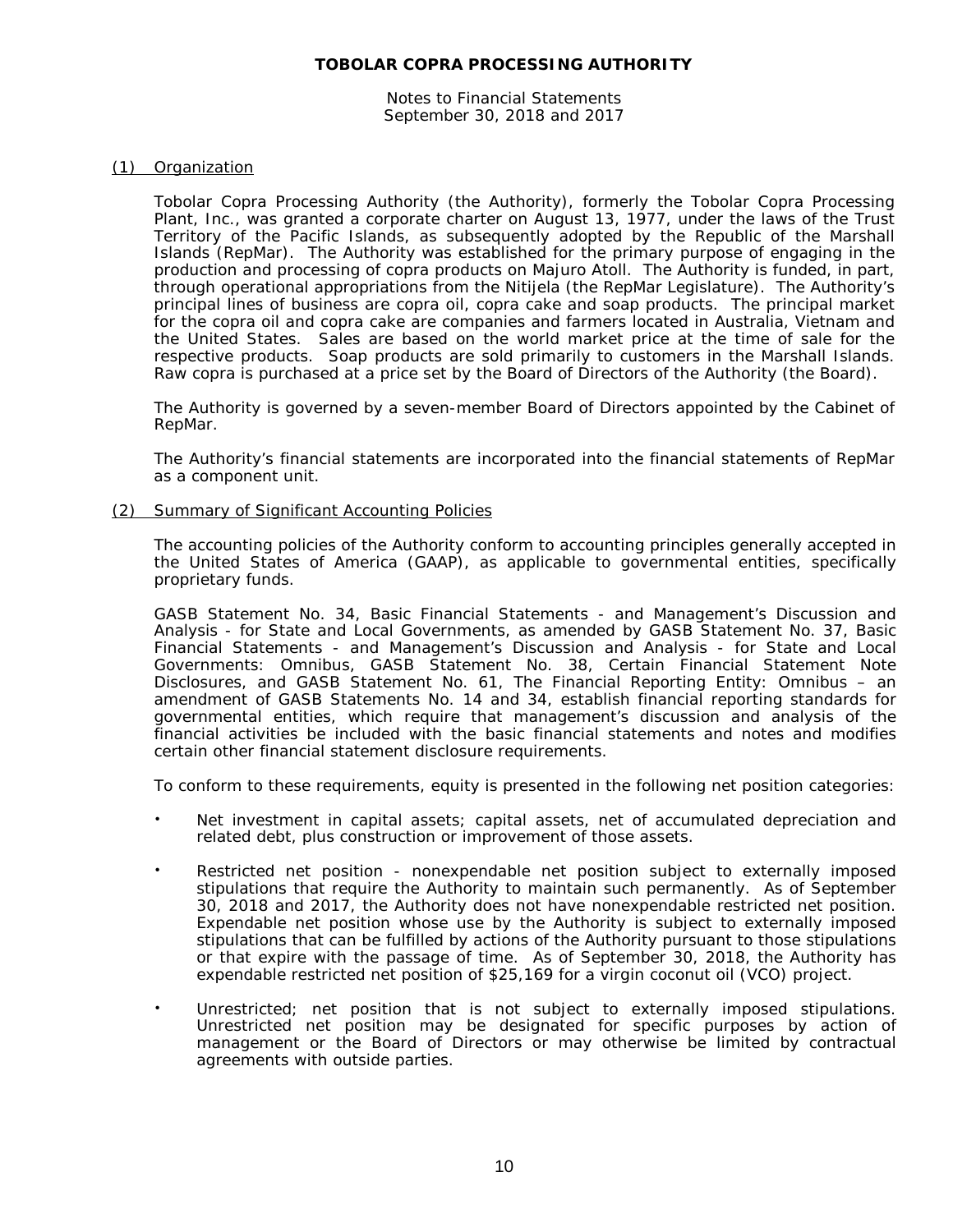Notes to Financial Statements September 30, 2018 and 2017

#### (2) Summary of Significant Accounting Policies, Continued

#### Basis of Accounting

Proprietary funds are accounted for on a flow of economic resources, measurement focus. With this measurement focus, all assets and deferred outflows of resources, and liabilities and deferred inflows of resources associated with the operation of the fund are included in the statements of net position. Proprietary fund operating statements present increases and decreases in net position. The accrual basis of accounting is utilized by proprietary funds. Under this method, revenues are recorded when earned and expenses are recorded at the time liabilities are incurred.

#### Cash and Cash Equivalents and Time Certificates of Deposit

Custodial credit risk is the risk that in the event of a bank failure, the Authority's deposits may not be returned to it. Such deposits are not covered by depository insurance and are either uncollateralized or collateralized with securities held by the pledging financial institution or held by the pledging financial institution but not in the depositor-government's name. The Authority does not have a deposit policy for custodial credit risk.

For purposes of the statements of net position and cash flows, cash and cash equivalents is defined as cash on hand and cash held in demand deposits as well as time certificates of deposit with a maturity date within three months of the date acquired. Deposits maintained in time certificates of deposit with original maturity dates greater than three months are separately classified on the statements of net position. As of September 30, 2018 and 2017, the carrying amount of the Authority's cash and cash equivalents and time certificates of deposit was \$170,059 and \$980,981, respectively, and the corresponding bank balance was \$191,291 and \$1,039,975, respectively. Of the bank balance amount, \$40,859 and \$493,944, respectively, is maintained in one financial institution subject to Federal Deposit Insurance Corporation (FDIC) insurance with \$150,432 and \$546,031, respectively, being maintained in a financial institution not subject to depository insurance. As of September 30, 2018 and 2017, bank deposits in the amount of \$191,291 and \$250,000, respectively, were FDIC insured. The Authority does not require collateralization of its cash deposits; therefore, deposit levels in excess of FDIC insurance coverage are uncollateralized. Accordingly, these deposits are exposed to custodial credit risk.

#### Receivables

All receivables are due from companies and farmers in Australia and Vietnam and copra buyers and others, including employees and affiliates, within the Republic of the Marshall Islands. The allowance for doubtful accounts is stated at an amount which management believes will be adequate to absorb possible losses on accounts receivable that may become uncollectible based on evaluations of the collectability of these accounts and prior collection experience. The allowance is established through a provision for uncollectible receivables charged to expense. Bad debts are written-off against the reserve on the specific Bad debts are written-off against the reserve on the specific identification method.

#### Inventories

Inventories consist of carts, raw copra, copra oil, copra cake, and soap and materials. Carts and raw copra are valued at the lower of cost (first-in, first-out method) or market value. Copra oil, copra cake, and soap and materials are valued at the lower of production cost, which includes raw copra, direct labor and factory overhead, or market (net realizable value).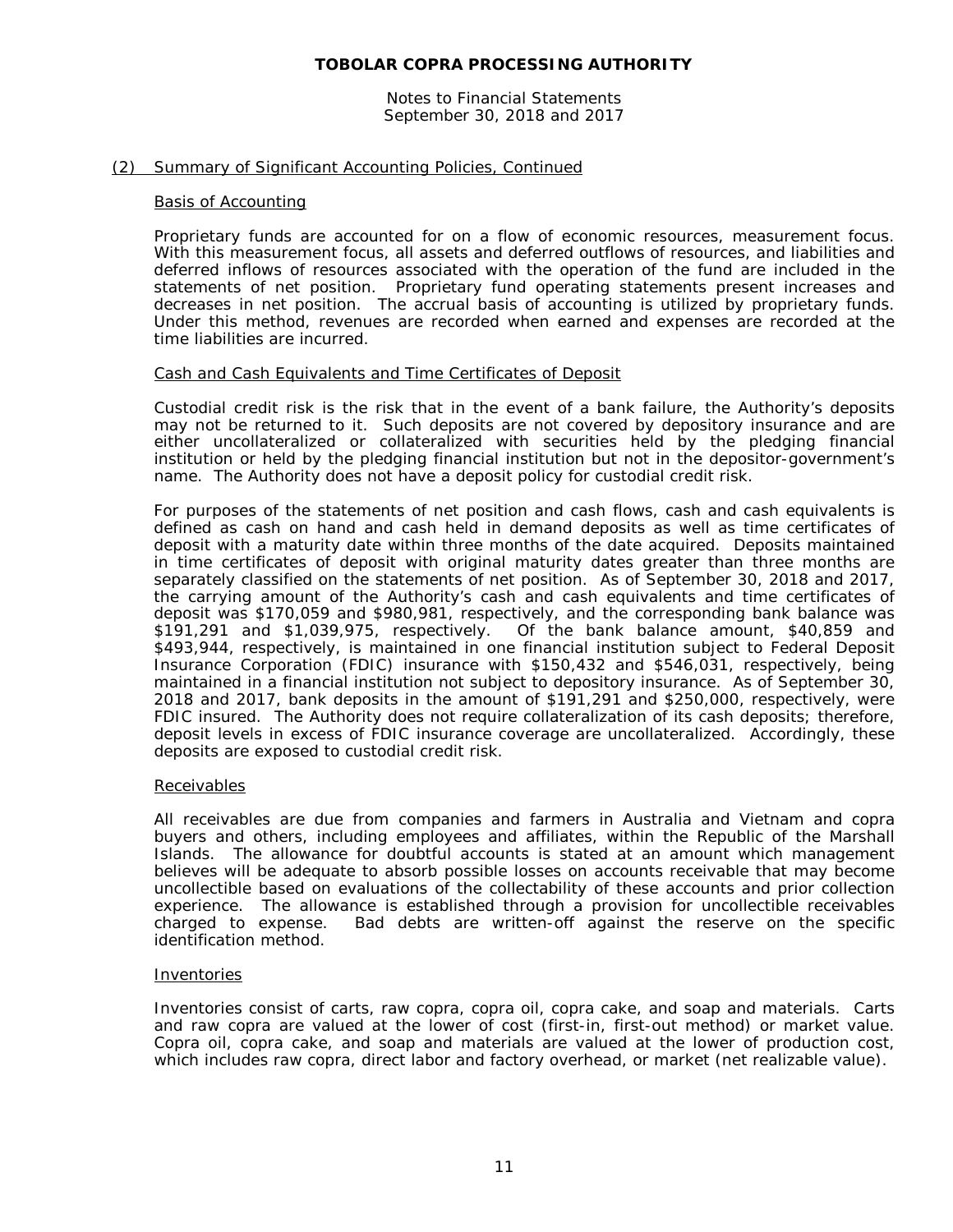Notes to Financial Statements September 30, 2018 and 2017

#### (2) Summary of Significant Accounting Policies, Continued

#### Deferred Dry Dock Expenditures

Dry dock expenditures have been recognized as an asset when the recognition criteria were met. The recognition is made when the dry docking has been performed and is amortized over the period until the next scheduled dry docking, usually two to three years. Any remaining carrying amount of the cost of the previous inspection is derecognized. Ordinary repairs and maintenance expenses are charged to the income statement during the financial period in which they are incurred.

#### Property, Plant and Equipment

Property, plant and equipment with costs that equal or exceed \$1,500 and have an estimated life of more than one year shall be capitalized. Such assets are stated at cost. Depreciation is calculated on the straight-line method based on the estimated useful lives of the respective assets. The estimated useful lives of these assets are as follows:

| Building and improvements | 10 - 20 years |
|---------------------------|---------------|
| Equipment                 | 3 - 20 years  |
| Furniture and fixtures    | 3 - 5 years   |

#### Deferred Outflows of Resources

In addition to assets, the statement of net position will sometimes report a separate section for deferred outflows of resources. This separate financial statement element represents a consumption of net position that applies to a future period and so will not be recognized as an outflow of resources (deduction of net position) until then. The Authority has no items that qualify for reporting in this category.

#### Compensated Absences

Vested or accumulated vacation leave is recorded as an expense and liability as the benefits accrue to employees. No liability is recorded for non-vesting accumulating rights to receive sick pay benefits. As of September 30, 2018 and 2017, an accumulated vacation leave liability of \$42,851 and \$35,424, respectively, is included in the statements of net position within other accrued liabilities.

#### Deferred Inflows of Resources

In addition to liabilities, the statement of net position will sometimes report a separate section for deferred inflows of resources. This separate financial statement element represents an acquisition of net position that applies to a future period and so will not be recognized as an inflow of resources (additions to net position) until then. The Authority has no items that qualify for reporting in this category.

#### Operating and Nonoperating Revenues and Expenses

Operating revenues and expenses result directly from the production and sale of copra and copra related products. Nonoperating revenues and expenses are generally limited to financing and capital activities, and noncapital contributions from the Republic of the Marshall Islands.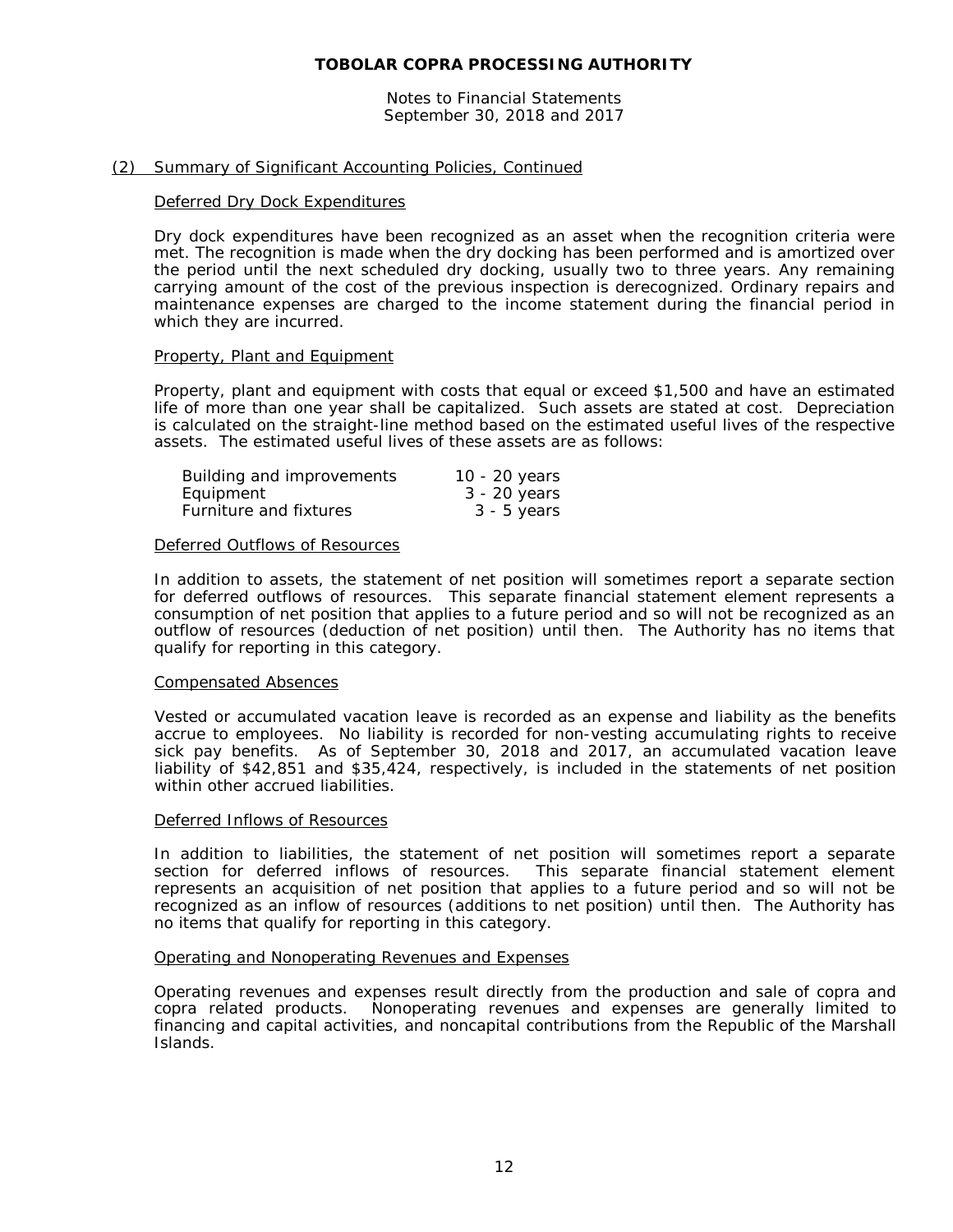Notes to Financial Statements September 30, 2018 and 2017

#### (2) Summary of Significant Accounting Policies, Continued

#### **Estimates**

The preparation of financial statements in accordance with GAAP requires management to make estimates and assumptions that affect the reported amounts of assets and deferred outflows of resources, liabilities and deferred inflows of resources, and disclosures of contingent assets and liabilities at the date of the financial statements and the reported amounts of revenues and expenses during the reporting period. Actual results could differ from those estimates.

#### Taxes

Corporate profits are not subject to income tax in the Republic of the Marshall Islands. The Government of the Republic of the Marshall Islands imposes a gross receipts tax of 3% on revenues. Pursuant to the Income Tax Act of 1989, as amended, the Authority is specifically exempt from this tax as the Authority is a government-owned copra processing corporation.

#### Reclassifications

Certain reclassifications have been made to the 2017 financial statements to conform to the 2018 presentation. These reclassifications had no impact on operating loss, net position or cash flows as previously reported.

#### New Accounting Standards

During the year ended September 30, 2018, the Authority implemented the following pronouncements:

- GASB Statement No. 75, *Accounting and Financial Reporting for Postemployment Benefits Other Than Pensions*, which replaces the requirements of Statements No. 45, *Accounting and Financial Reporting by Employers for Postemployment Benefits Other Than Pensions*, as amended, and No. 57, *OPEB Measurements by Agent Employers and Agent Multiple-Employer Plans*, and provides guidance on reporting by governments that provide OPEB to their employees and for governments that finance OPEB for employees of other governments.
- GASB Statement No. 81, *Irrevocable Split-Interest Agreements,* which improves accounting and financial reporting for irrevocable split-interest agreements by providing recognition and measurement guidance for situations in which a government is a beneficiary of the agreement.
- GASB Statement No. 85, *Omnibus 2017*, which address practice issues that have been identified during implementation and application of certain GASB Statements including issues related to blending component units, goodwill, fair value measurement and application, and postemployment benefits (pensions and other postemployment benefits).
- GASB Statement No. 86, *Certain Debt Extinguishment Issues*, which improves consistency in accounting and financial reporting for in-substance defeasance of debt.

The implementation of these statements did not have a material effect on the accompanying financial statements.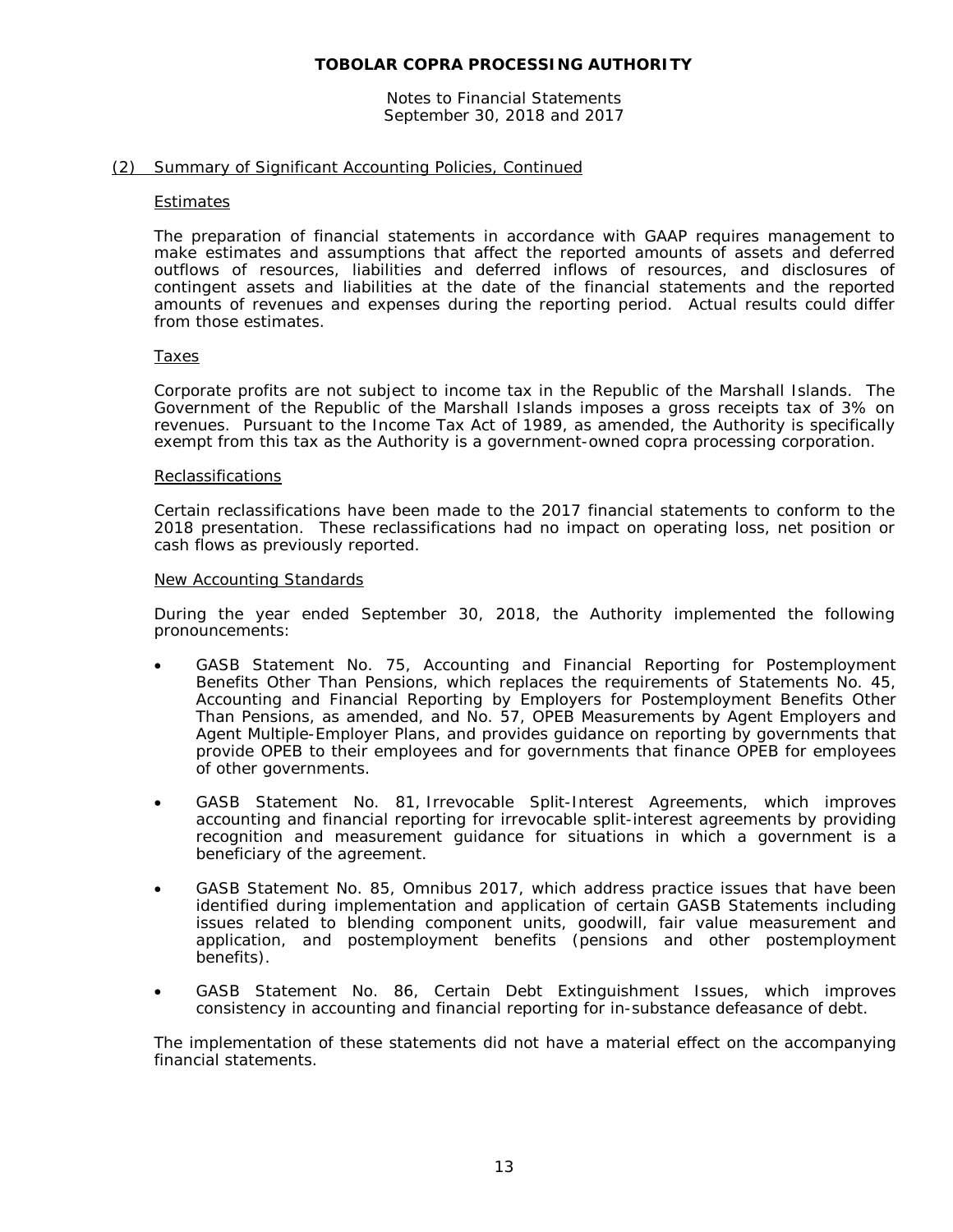Notes to Financial Statements September 30, 2018 and 2017

#### (2) Summary of Significant Accounting Policies, Continued

#### New Accounting Standards, Continued

In November 2016, GASB issued Statement No. 83, *Certain Asset Retirement Obligations*, which addresses accounting and financial reporting for certain asset retirement obligations (AROs) associated with the retirement of a tangible capital asset. The provisions in Statement No. 83 are effective for fiscal years beginning after June 15, 2018. Management does not believe that the implementation of this statement will have a material effect on the financial statements.

In January 2017, GASB issued Statement No. 84, *Fiduciary Activities*, which establishes criteria for identifying fiduciary activities of all state and local governments. The provisions in Statement No. 84 are effective for fiscal years beginning after December 15, 2018. Management does not believe that the implementation of this statement will have a material effect on the financial statements.

In June 2017, GASB issued Statement No. 87, *Leases*, which establishes a single model for lease accounting based on the foundational principle that leases are financings of the right to use an underlying asset. The provisions in Statement No. 87 are effective for fiscal years beginning after December 15, 2019. Management has yet to determine whether the implementation of this statement will have a material effect on the financial statements.

In April 2018, GASB issued Statement No. 88, *Certain Disclosures Related to Debt, including Direct Borrowings and Direct Placements*, which improves the information that is disclosed in notes to government financial statements related to debt, including direct borrowings and direct placements. The provisions in Statement No. 88 are effective for fiscal years beginning after June 15, 2018. Management does not believe that the implementation of this statement will have a material effect on the financial statements.

In June 2018, GASB issued Statement No. 89, *Accounting for Interest Cost Incurred before the End of a Construction Period*, which requires that interest cost incurred before the end of a construction period be recognized as an expense in the period in which the cost is incurred for financial statements prepared using the economic resources measurement focus. The provisions in Statement No. 89 are effective for fiscal years beginning after December 15, 2019. Management does not believe that the implementation of this statement will have a material effect on the financial statements.

In August 2018, GASB issued Statement No. 90, *Majority Equity Interests – an Amendment of GASB Statements No. 14 and No. 61,* which improves the consistency and comparability of reporting a government's majority equity interest in a legally separate organization and the relevance of financial statement information for certain component units. The provisions in Statement No. 90 are effective for fiscal years beginning after December 15, 2018. Management does not believe that the implementation of this statement will have a material effect on the financial statements.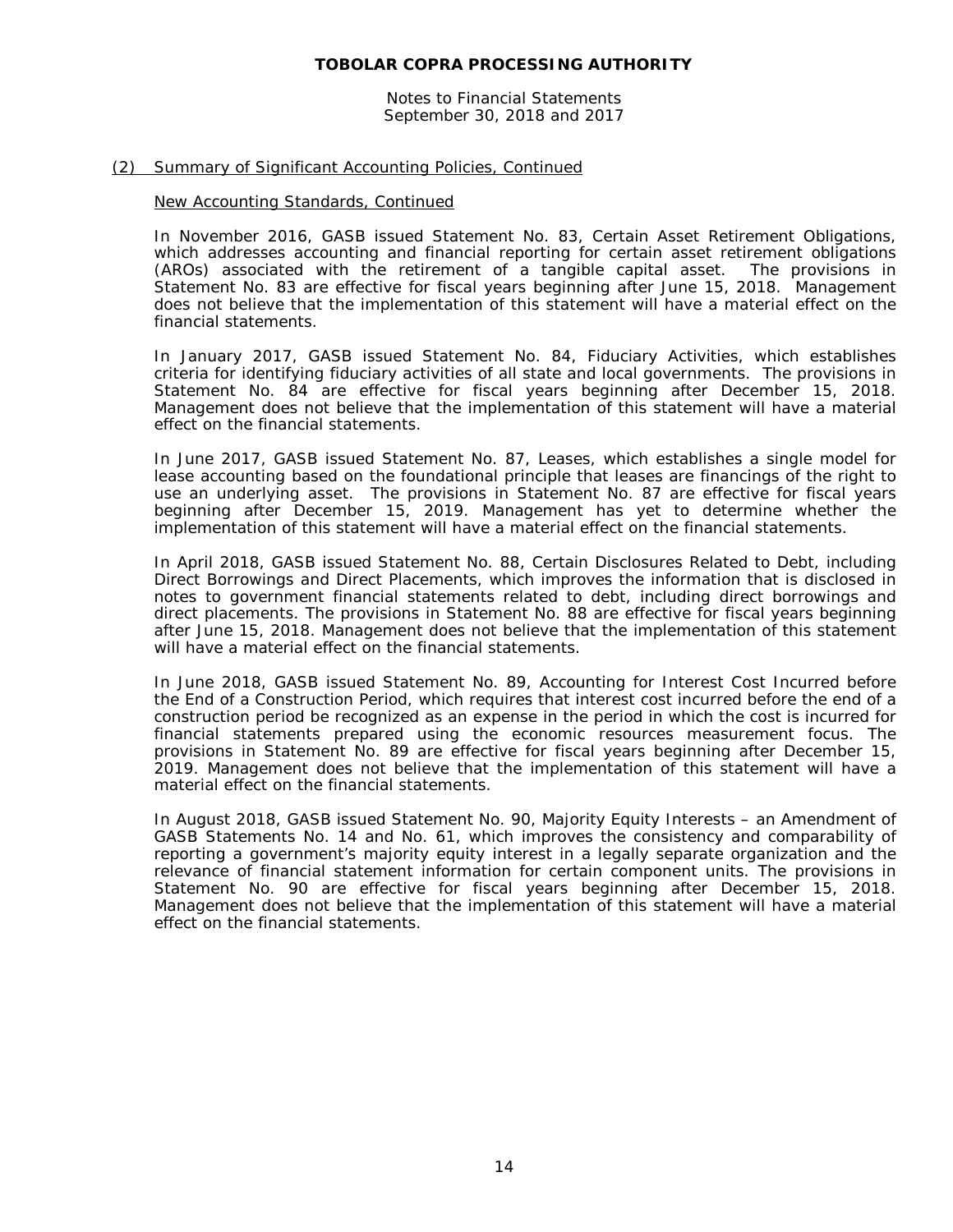Notes to Financial Statements September 30, 2018 and 2017

#### (3) Inventories

Inventories at September 30, 2018 and 2017 consist of the following:

|                    | 2018       | 2017      |
|--------------------|------------|-----------|
| Copra oil          | \$215,163  | \$32,272  |
| Soap and materials | 106,755    | 201,810   |
| Raw copra          | 22,401     | 23,529    |
| Copra cake         | 4,099      | 46,252    |
|                    | \$ 348,418 | \$303,863 |

### (4) Capital Assets

Capital asset activity for the years ended September 30, 2018 and 2017 is as follows:

|                                                                  |                                        |                                  | 2018       |                                            |
|------------------------------------------------------------------|----------------------------------------|----------------------------------|------------|--------------------------------------------|
|                                                                  | October 1,<br>2017                     | <b>Additions</b>                 | Reductions | September 30,<br>2018                      |
| Building and improvements<br>Equipment<br>Furniture and fixtures | 2,554,084<br>\$<br>3,378,655<br>99,636 | \$<br>32,646<br>1,350            | \$         | \$2,554,084<br>3,411,301<br><u>100,986</u> |
| Less accumulated depreciation (4,925,593)                        | 6,032,375                              | 33,996<br>(182, 688)             |            | 6,066,371<br>(5, 108, 281)                 |
|                                                                  | \$1,106,782                            | \$(148,692)                      | \$         | 958,090<br>\$.                             |
|                                                                  |                                        |                                  | 2017       |                                            |
|                                                                  | October 1,<br>2016                     | <b>Additions</b>                 | Reductions | September 30,<br>2017                      |
| Building and improvements<br>Equipment<br>Furniture and fixtures | 2,533,738<br>\$<br>3,151,561<br>98,028 | \$<br>20,346<br>227,094<br>1,608 | \$         | \$2,554,084<br>3,378,655<br>99,636         |
| Less accumulated depreciation (4,668,699)                        | 5,783,327                              | 249,048<br>(256, 894)            |            | 6,032,375<br>(4, 925, 593)                 |
|                                                                  | 1,114,628<br>S.                        | (7,846)<br>\$                    | \$         | 1,106,782<br>S.                            |

During the year ended September 30, 2018, the Authority paid \$231,119 to a vendor for purchases of various equipment. These equipment have not been received as of September 30, 2018.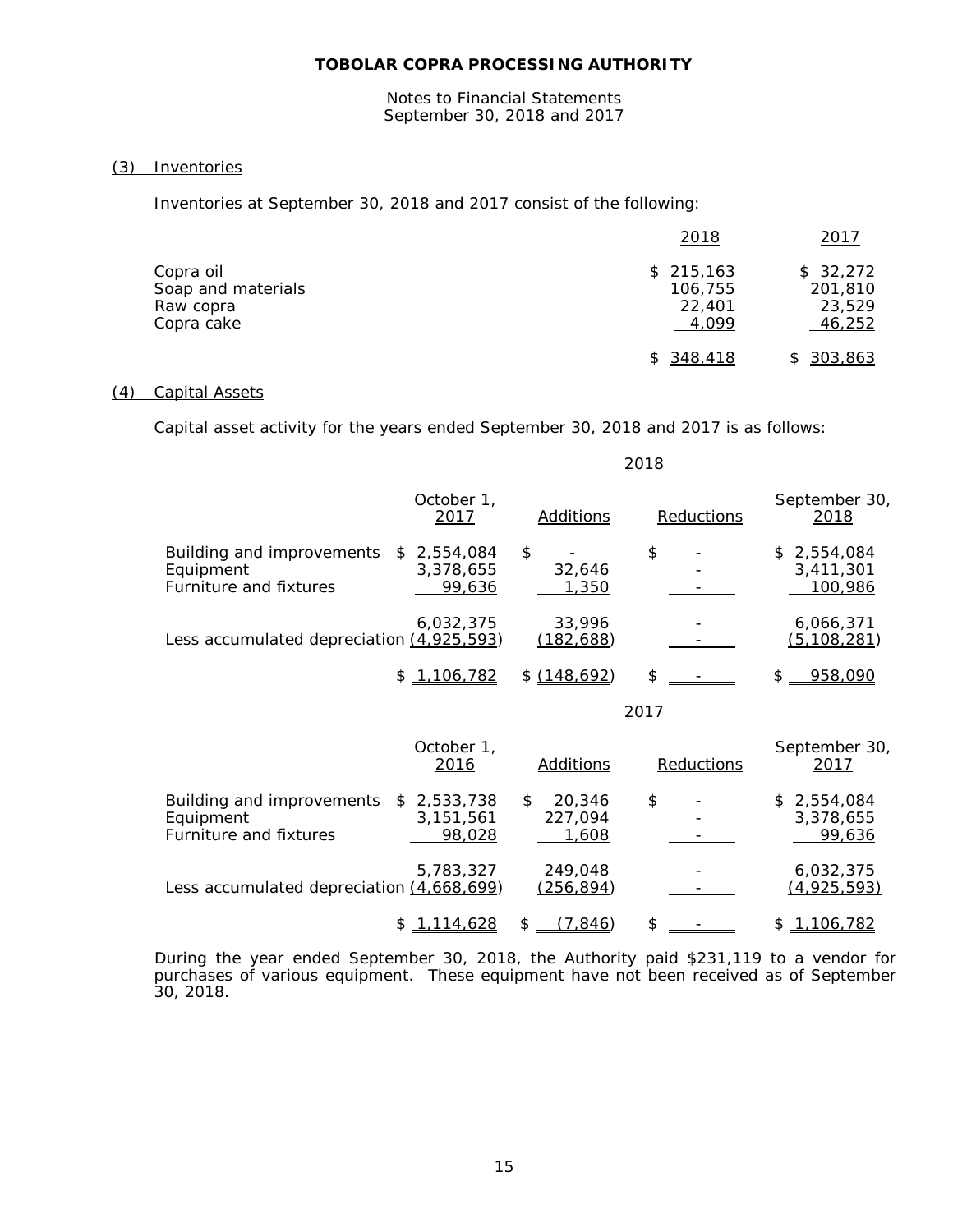Notes to Financial Statements September 30, 2018 and 2017

#### (5) Prepaid Drydocking

In 2015, the Authority incurred drydock expenses of \$72,857 for the MV Tobolar ship in Fiji, which is to be amortized over 3 years. During the year ended September 30, 2018, the Authority incurred additional drydock expenses of \$457,125 for the MV Tobolar ship in Solomon Islands. During the years ended September 30, 2018 and 2017, amortized drydock expenses amounted to \$22,885 and \$26,915, respectively. As of September 30, 2018 and 2017, prepaid drydocking amounted to \$457,125 and \$22,885, respectively.

An analysis of the change in prepaid drydocking costs during the years ended September 30, 2018 and 2017 is as follows:

|                                                                          | 2018                                  | 2017                      |
|--------------------------------------------------------------------------|---------------------------------------|---------------------------|
| Beginning balance<br>Drydock costs incurred<br>Amortized drydock expense | 22,885<br>\$.<br>457,125<br>(22, 885) | 49,800<br>\$<br>(26, 915) |
| Ending balance                                                           | \$457,125                             | \$ 22,885                 |
| Disclosed as follows:<br>Current<br><b>Noncurrent</b>                    | \$152,375<br>304,750                  | 22,885<br>\$.             |
|                                                                          | \$457,125                             | 22,885                    |

#### (6) Short-term Borrowings

In the normal course of operations, the Authority obtains short-term borrowings primarily for the purpose of funding the purchase of raw copra from producers. On August 22, 2018, the Authority obtained an interest free short-term advance from the Marshall Islands Development Bank (MIDB) in the amount of \$700,000, payable in full on October 31, 2018. In the event that payment is not made in full, interest shall be payable at 6% per ammum.

Short-term borrowings drawn down during the year ended September 30, 2018 were as follows:

| Beginning<br>Balance     | Draws     | <b>Repayments</b> | Ending<br>Balance |
|--------------------------|-----------|-------------------|-------------------|
| $\overline{\phantom{0}}$ | \$700,000 | $\sim$ $-$        | \$700,000         |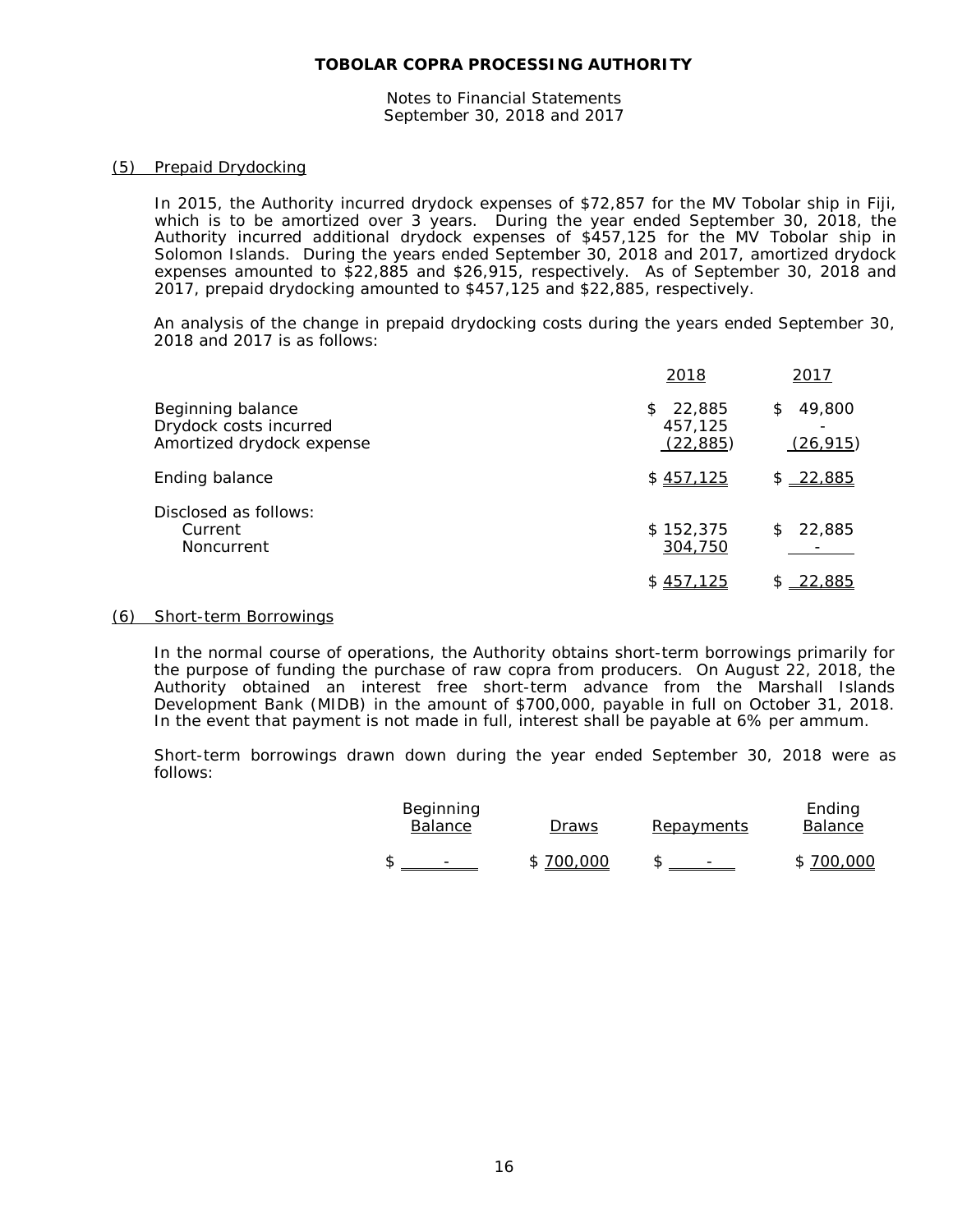Notes to Financial Statements September 30, 2018 and 2017

#### (7) Long-term Debt

Long-term debt at September 30, 2018 and 2017 is as follows:

|                                                                                                                                                                                                                                                                                                                                                                                                                                                                                                                                             | 2018       | 2017                  |
|---------------------------------------------------------------------------------------------------------------------------------------------------------------------------------------------------------------------------------------------------------------------------------------------------------------------------------------------------------------------------------------------------------------------------------------------------------------------------------------------------------------------------------------------|------------|-----------------------|
| Term loan with a bank refinanced from a bank credit line in<br>the amount of \$1,430,000, dated June 23, 2016, interest at<br>8.5% per annum, with principal and interest payable in<br>monthly installments of \$25,500 through June 30, 2022,<br>collateralized by a general security agreement over all assets<br>of the Authority and a guarantee from the Marshall Islands<br>Development Bank.                                                                                                                                        |            | $$928,964$ $$975,857$ |
| Loan with the Pacific Islands Development Bank (PIDB), dated<br>August 15, 2013, interest at 7.5% per annum, with principal<br>and interest payable in monthly installments of \$2,781<br>through October 15, 2028, collateralized by a general security<br>agreement over certain assets of the Authority and a<br>guarantee from RepMar. Loan proceeds of \$300,000 were<br>used to fund capital expenditures. On October 25, 2017, the<br>Authority paid in full its outstanding long-term debt with PIDB<br>in the amount of \$254,791. |            | 254,791               |
|                                                                                                                                                                                                                                                                                                                                                                                                                                                                                                                                             |            |                       |
|                                                                                                                                                                                                                                                                                                                                                                                                                                                                                                                                             | \$ 928,964 | \$1,230,648           |

Annual debt service requirements to maturity for principal and interest are as follows:

| Year ending<br>September 30, | Principal                                  | Interest                            | Total                                          |
|------------------------------|--------------------------------------------|-------------------------------------|------------------------------------------------|
| 2019<br>2020<br>2021<br>2022 | \$236,538<br>257,298<br>252,291<br>182,837 | 69.462<br>48.702<br>26,209<br>6.484 | 306,000<br>\$<br>306,000<br>278,500<br>189,321 |
|                              | \$928,964                                  | \$150,857                           | \$1,079,821                                    |

Changes in long-term liabilities for the year ended September 30, 2018, were as follows:

|                | Balance       |           |        |      |            | Balance       |               |
|----------------|---------------|-----------|--------|------|------------|---------------|---------------|
|                | October 1,    |           |        |      |            | September     | Due Within    |
|                | 2017          | Additions |        |      | Reductions | 30, 2018      | One Year      |
| Loans payable: |               |           |        |      |            |               |               |
| Bank loan      | \$<br>975.857 | \$        | $\sim$ | - \$ | (46, 893)  | \$<br>928,964 | \$<br>236,538 |
| PIDB           | 254,791       |           |        |      | (254, 791) |               |               |
|                | .230.648      |           |        |      | (301.684)  | 928.964       | 236.538       |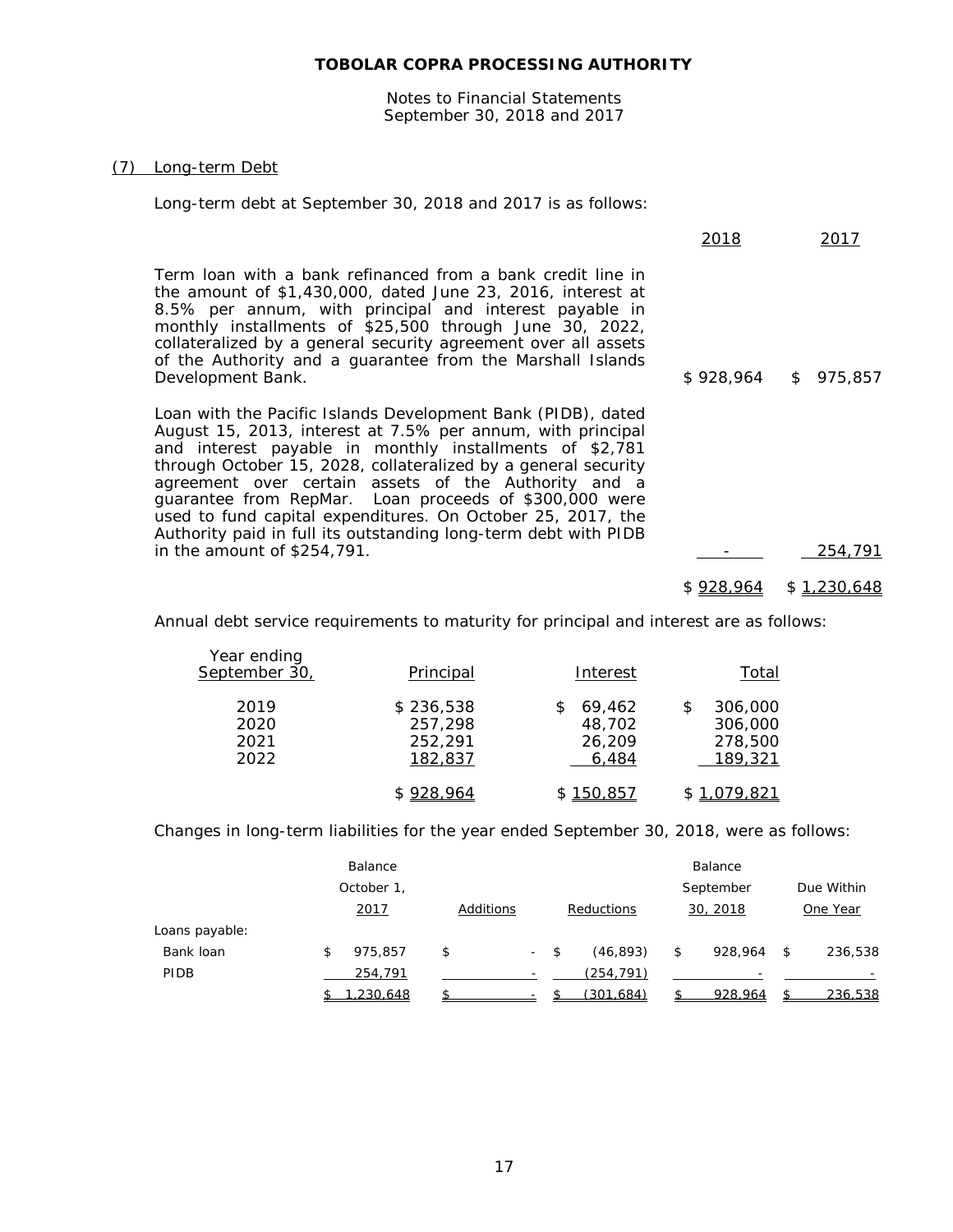Notes to Financial Statements September 30, 2018 and 2017

#### (7) Long-term Debt, Continued

Changes in long-term liabilities for the year ended September 30, 2017, were as follows:

|                | Balance     |           |        |                  | Balance       |                |
|----------------|-------------|-----------|--------|------------------|---------------|----------------|
|                | October 1,  |           |        |                  | September     | Due Within     |
|                | 2016        | Additions |        | Reductions       | 30, 2017      | One Year       |
| Loans payable: |             |           |        |                  |               |                |
| Bank loan      | \$1,253,134 | \$        | $\sim$ | \$<br>(277, 277) | \$<br>975.857 | \$<br>214,967  |
| PIDB           | 268,648     |           |        | (13, 857)        | 254,791       | 254,791        |
|                | ,521,782    |           |        | (291.134)        | .230.648      | <u>469,758</u> |

#### (8) Related Party Transactions

The Authority is a component unit of RepMar and is therefore affiliated with all RepMar-owned and affiliated entities, including the Marshall Islands Marine Resources Authority (MIMRA) and the Marshall Islands Development Bank (MIDB).

During the years ended September 30, 2018 and 2017, the operations of the Authority were funded by appropriations of \$4,474,387 and \$2,957,512, respectively, from the Nitijela of RepMar. A summary of RepMar appropriations by funding source received by the Authority for the years ended September 30, 2018 and 2017 is as follows:

|                                                                                        | 2018                             | 2017                   |
|----------------------------------------------------------------------------------------|----------------------------------|------------------------|
| General Fund - Copra Subsidy<br>ROC Taiwan - Copra Subsidy<br>ROC Taiwan - VCO Project | \$3,490,819<br>933,568<br>50,000 | \$1,992,432<br>965,080 |
|                                                                                        | \$4,474,387                      | \$2,957,512            |

In addition, the Authority has recorded receivables from RepMar at September 30, 2018 and 2017 of \$86,339 and \$92,726, respectively, relating to miscellaneous services provided by the Authority. Receivables from other affiliates at September 30, 2018 and 2019 amounted to \$5,000 and \$0, respectively.

In 2013, MIMRA advanced funds to the Authority in the amount of \$100,000 for the purpose of assisting the Authority in funding the purchase of copra. The advance is uncollateralized and non-interest bearing and is due and payable by the Authority from the proceeds of oil sales. As at September 30, 2018 and 2017, the outstanding balance amounted to \$50,000.

The Authority utilizes services from its affiliates at the same rates charged to third parties and at substantially more favorable terms than those afforded to third parties.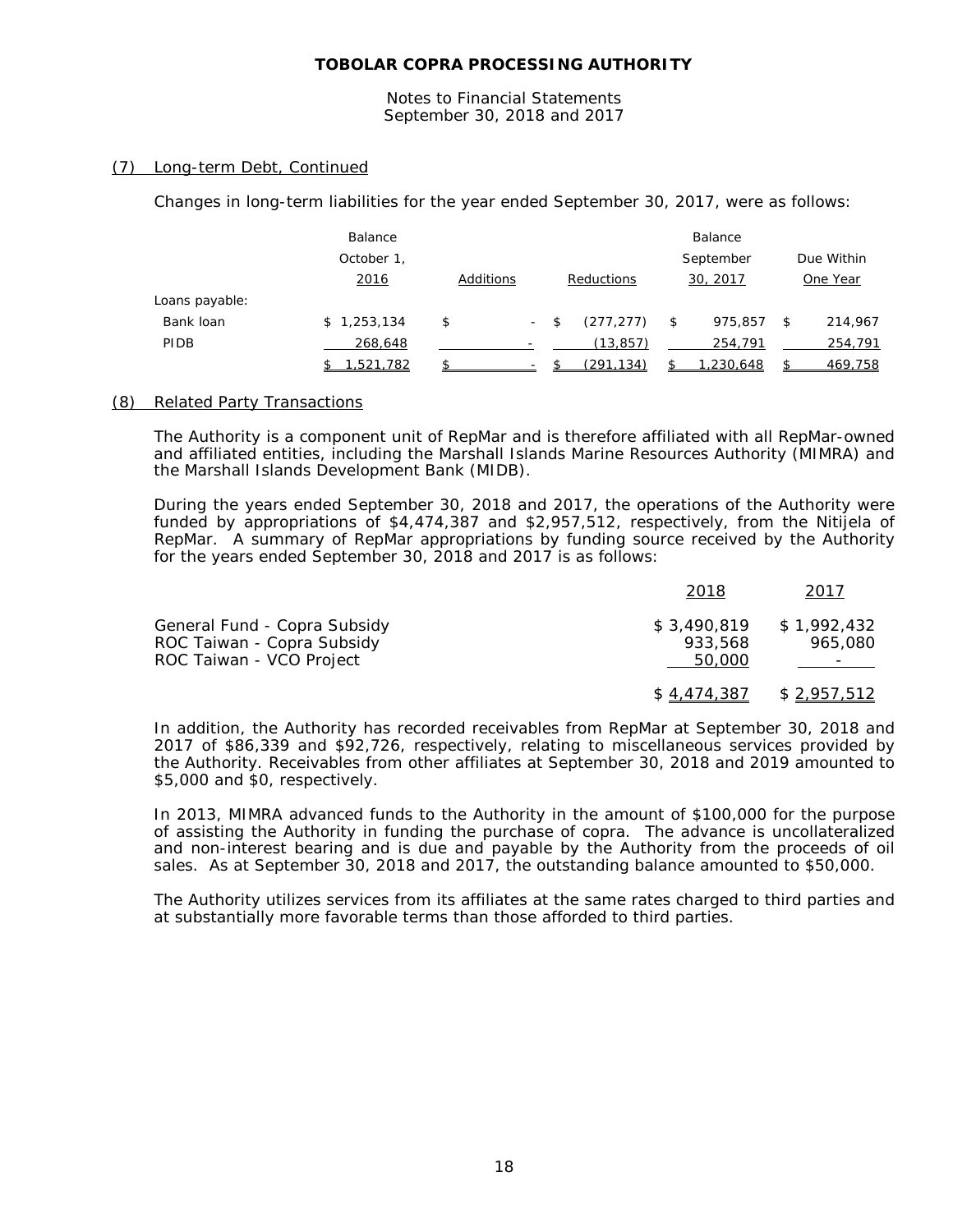#### Notes to Financial Statements September 30, 2018 and 2017

### (8) Related Party Transactions, Continued

A summary of additional related party transactions as of September 30, 2018 and 2017, and for the years then ended is as follows:

|                                                 | 2018            |                 |
|-------------------------------------------------|-----------------|-----------------|
|                                                 | Expenses        | <b>Payables</b> |
| Marshall Islands Shipping Corporation           | \$405,795       | \$159,980       |
| Marshalls Energy Company, Inc.                  | 122,909         | 48,603          |
| Marshall Islands Social Security Administration | 95,535          | 22,407          |
| RMI Ports Authority                             | 17,803          |                 |
| RepMar                                          | 14,490          | 18,489          |
| Marshall Islands Marine Resources Authority     |                 | 50,000          |
| <b>Others</b>                                   |                 | 1,131           |
|                                                 | \$656,532       | \$300,610       |
|                                                 |                 | 2017            |
|                                                 | <b>Expenses</b> | Payables        |
| Marshall Islands Shipping Corporation           | \$400,438       | 34,486<br>\$    |
| Marshalls Energy Company, Inc.                  | 170,260         |                 |
| Marshall Islands Social Security Administration | 80,637          | 21,726          |
| RMI Ports Authority                             | 21,655          |                 |
| RepMar                                          | 37,242          | 17,334          |
| Marshall Islands Marine Resources Authority     |                 | 50,000          |
| <b>Others</b>                                   |                 | 669             |
|                                                 | \$710,232       | \$124,215       |

#### (9) Risk Management

The Authority is exposed to various risks of loss related to torts; theft of, damage to, and destruction of assets; errors and omissions; injuries to employees; and natural disasters. The Authority has elected to purchase commercial insurance from independent third parties for the risks of loss to which it is exposed. Settled claims from these risks have not exceeded commercial insurance coverage for the past three years.

# (10) Significant Customers

Approximately 78% and 95% of total sales was earned from one customer during the years ended September 30, 2018 and 2017, respectively.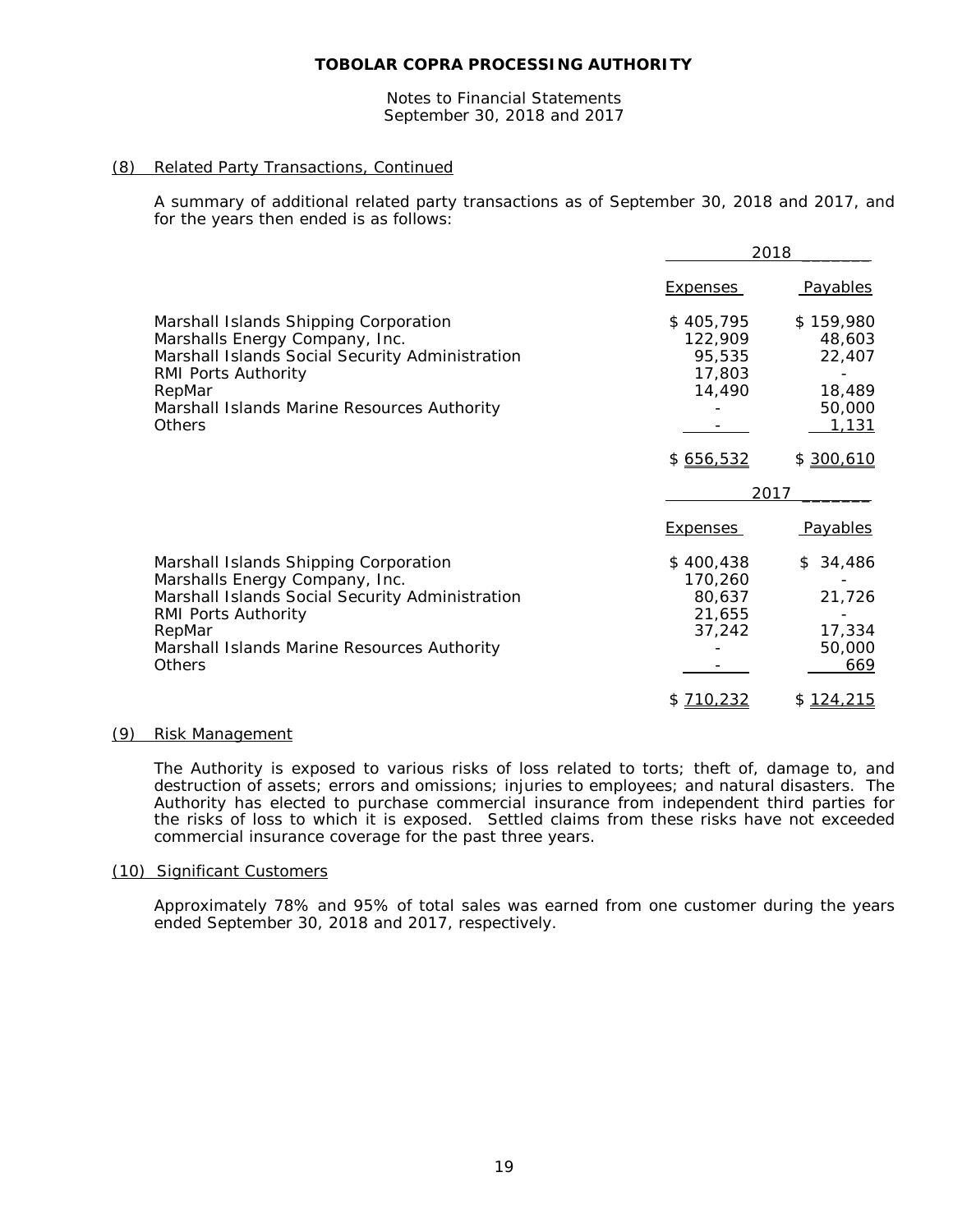Notes to Financial Statements September 30, 2018 and 2017

#### (11) Commitments

In 2013, the Authority entered into a 25-year ground lease agreement for a portion of Wojale Weto expiring on January 5, 2038. Total future minimum lease payments for subsequent years ending September 30, are as follows:

| September 30,                                       |                                                                |
|-----------------------------------------------------|----------------------------------------------------------------|
| 2019<br>2020<br>2021<br>2022<br>2023<br>2024 - 2028 | \$<br>13,668<br>13,668<br>13,668<br>13,668<br>13,668<br>68,340 |
| 2029 - 2033<br>2034 - 2038                          | 68,340<br>64,923                                               |

Year ending

#### (12) Contingencies

The accompanying financial statements have been prepared in conformity with accounting principles generally accepted in the United States of America, which contemplates the continuation of the Authority as a going concern. During the years ended September 30, 2018 and 2017, the Authority incurred losses from operations of \$5,396,954 and \$2,483,942, respectively, and used substantial amount of working capital in its operations resulting in a working capital deficiency of \$817,507 at September 30, 2018. Furthermore, at September 30, 2018, total liabilities exceeded total assets by \$15,974. Management acknowledges that it is currently dependent on RepMar for cash funding in order to maintain the Authority as a going concern. Although RepMar has provided funding in the past, the Authority does not have a formal agreement with RepMar to provide funds in the future.

\$ 269,943

In view of these matters, realization of a major portion of the assets in the accompanying statement of net position at September 30, 2018, is dependent upon continued operations of the Authority, which, in turn, is dependent upon the Authority's ability to produce and process copra products and the success of future operations. Management believes that the continuation of the Authority's operations is dependent upon the future financial support of RepMar. In the event that copra subsidies from RepMar are reduced or eliminated, the Board and management of the Authority will take appropriate action to initiate a reduction in purchase price of copra.

The real property on which the copra processing plant and related facilities are located is leased by the Marshall Islands Development Authority from RepMar. No provision has yet been made for the sublease to the Authority of the real property on which the processing plant is located. No rental payments for the use of the real property or warehouses are anticipated.

#### (13) Subsequent Event

On November 14, 2018, the RepMar Cabinet approved the transfer of MV Tobolar, ship personnel and their respective salaries to the Marshall Islands Shipping Corporation.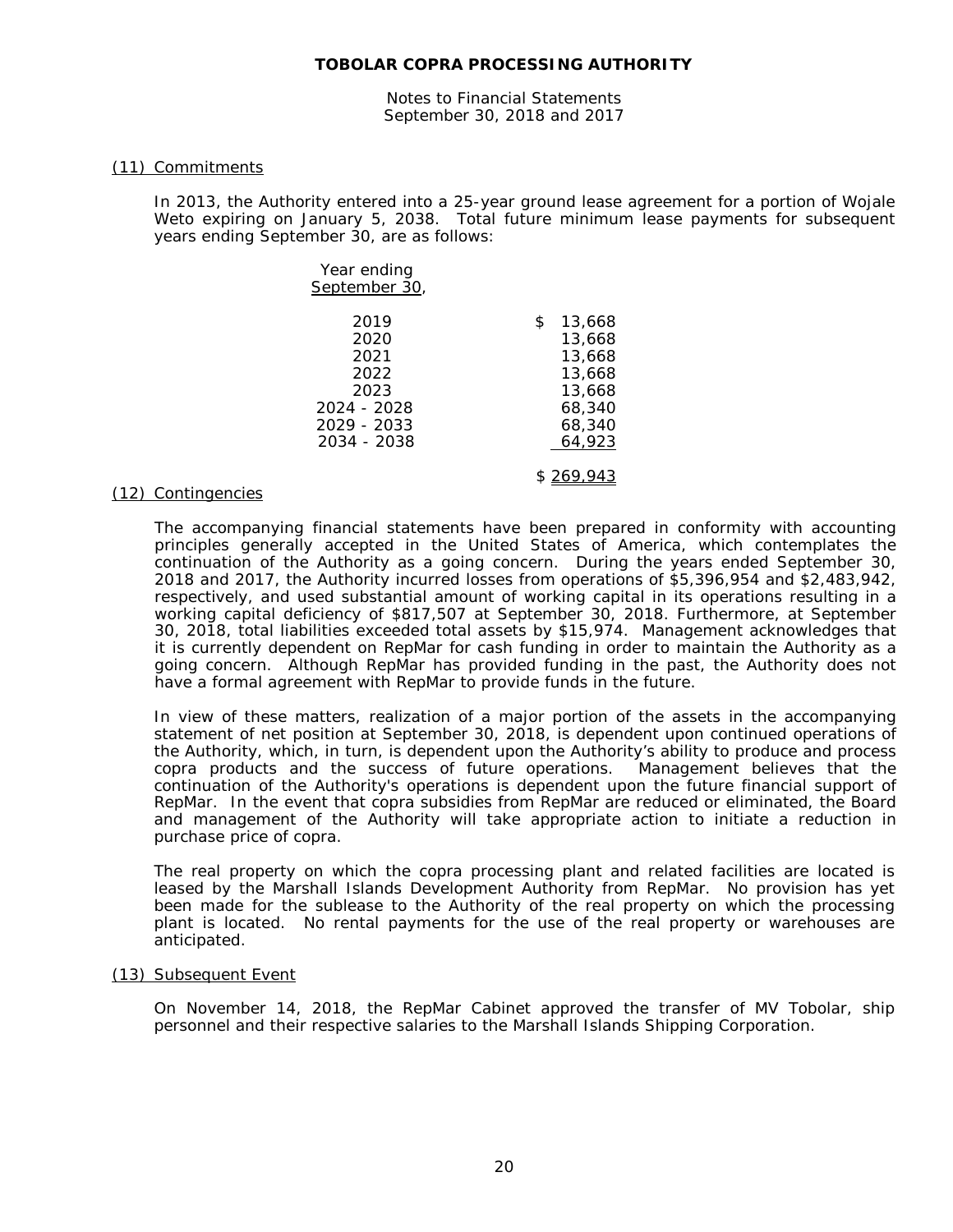# **Deloitte.**

Deloitte & Touche LLP 361 South Marine Corps Drive Tamuning, GU 96913-3973 USA

Tel: +1 (671) 646-3884 Fax: +1 (671) 649-4265

www.deloitte.com

#### **INDEPENDENT AUDITORS' REPORT ON INTERNAL CONTROL OVER FINANCIAL REPORTING AND ON COMPLIANCE AND OTHER MATTERS BASED ON AN AUDIT OF FINANCIAL STATEMENTS PERFORMED IN ACCORDANCE WITH** *GOVERNMENT AUDITING STANDARDS*

Board of Directors Tobolar Copra Processing Authority:

We have audited, in accordance with auditing standards generally accepted in the United States of America and the standards applicable to financial audits contained in *Government Auditing Standards* issued by the Comptroller General of the United States, the financial statements of Tobolar Copra Processing Authority (the Authority), which comprise the statement of net position as of September 30, 2018, and the related statements of revenues, expenses and changes in net position and of cash flows for the year then ended and the related notes to the financial statements, and have issued our report thereon dated May 2, 2019. Our report included an emphasis-of-matter paragraph regarding going concern.

### **Internal Control Over Financial Reporting**

In planning and performing our audit of the financial statements, we considered the Authority's internal control over financial reporting (internal control) to determine the audit procedures that are appropriate in the circumstances for the purpose of expressing our opinion on the financial statements, but not for the purpose of expressing an opinion on the effectiveness of the Authority's internal control. Accordingly, we do not express an opinion on the effectiveness of the Authority's internal control.

A *deficiency in internal control* exists when the design or operation of a control does not allow management or employees, in the normal course of performing their assigned functions, to prevent, or detect and correct, misstatements on a timely basis. A *material weakness* is a deficiency, or a combination of deficiencies, in internal control such that there is a reasonable possibility that a material misstatement of the entity's financial statements will not be prevented, or detected and corrected on a timely basis.

Our consideration of internal control was for the limited purpose described in the first paragraph of this section and was not designed to identify all deficiencies in internal control that might be material weaknesses or significant deficiencies and therefore, material weaknesses or significant deficiencies may exist that were not identified. We did identify certain deficiencies in internal control, described in the accompanying Schedule of Findings and Responses that we consider to be material weaknesses as items 2018-002 and 2018-003.

#### **Compliance and Other Matters**

As part of obtaining reasonable assurance about whether the Authority's financial statements are free from material misstatement, we performed tests of its compliance with certain provisions of laws, regulations, contracts, and grant agreements, noncompliance with which could have a direct and material effect on the determination of financial statement amounts. However, providing an opinion on compliance with those provisions was not an objective of our audit, and accordingly, we do not express such an opinion. The results of our tests disclosed instances of noncompliance or other matters that are required to be reported under *Government Auditing Standards* and which are described in the accompanying Schedule of Findings and Responses as item 2018-001.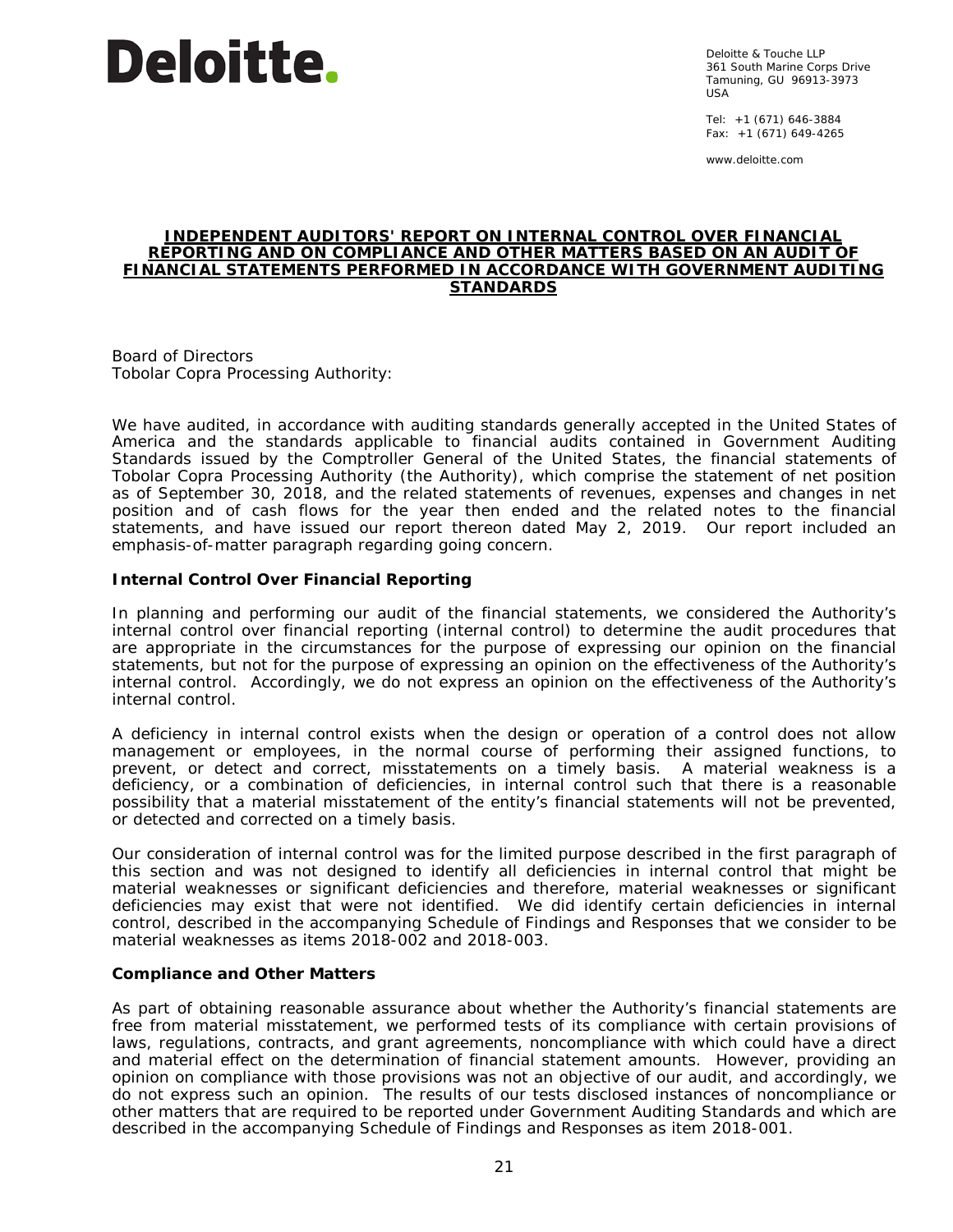# **Deloitte.**

# **The Authority's Responses to Findings**

The Authority's responses to the findings identified in our audit are described in the accompanying Schedule of Findings and Responses. The Authority's responses were not subjected to the auditing procedures applied in the audit of the financial statements and, accordingly, we express no opinion on them.

# **Purpose of this Report**

The purpose of this report is solely to describe the scope of our testing of internal control and compliance and the result of that testing, and not to provide an opinion on the effectiveness of the Authority's internal control or on compliance. This report is an integral part of an audit performed in accordance with *Government Auditing Standards* in considering the Authority's internal control and compliance. Accordingly, this communication is not suitable for any other purpose.

loite Wackell

May 2, 2019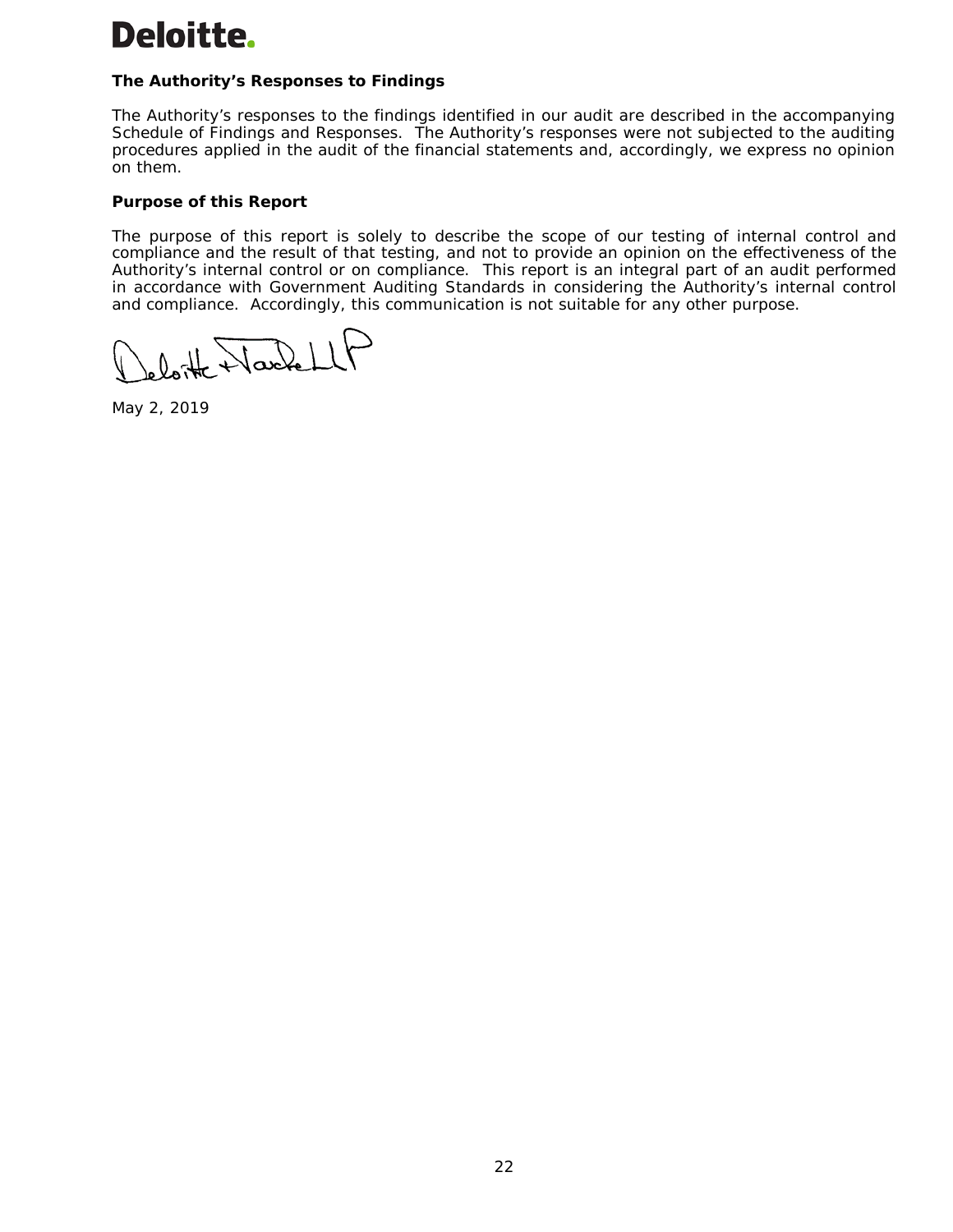Schedule of Findings and Responses Year Ended September 30, 2018

Local Noncompliance

Finding No. 2018-001

Criteria: RepMar's Procurement Code states the following:

- (a) Section 124 unless otherwise authorized by law, all Government contracts shall be awarded by competitive sealed bidding.
- (b) Section 125 Competitive Sealed Bidding
	- a. An invitation for Bids shall be issued and shall include a purchase description and all contractual terms and conditions applicable to the procurement.
	- b. An Invitation for Bids shall be issued and shall includea purchase description, and all contractual terms and conditions applicable to the procurement.
	- c. Adequate public notice of the Invitation for Bids shall be given a reasonable time prior to the date set forth therein for the opening of bids, in accordance with regulations promulgated by the Policy Office. Such notice may include publication in a newspaper of general circulation for a reasonable time prior to bid opening.
- (c) Section 127 procurement of goods and services not exceeding \$25,000 may be made in accordance with small purchase procedures promulgated by RepMar's Policy Office. Small purchase procedures are those relatively simple and informal methods for securing services, supplies, or other property that do not cost more than \$25,000. RepMar's Ministry of Finance has previously declared that if small purchase procedures are used, price or rate quotations shall be obtained from an adequate number of qualified sources.
- (d) Section 128 a contract may be awarded for a supply, service, or construction item without competition when it is determined in writing that there is only one source for the required supply, service, or construction item.

Condition: RepMar requires that procurement actions of goods and services provide full and open competition and compliance with this provision should be appropriately documented in the procurement files. For the following items, supporting documentation was inadequate to evidence the procurement process:

| <b>Items Description</b>      | Amount | Comment                  |
|-------------------------------|--------|--------------------------|
| Various travel expenses       |        | $$20,120$ Travel expense |
| Credit card charges           |        | 4,694   Travel expense   |
| Office supplies               |        | 1,095   Office supplies  |
| Travel expense - accomodation | 9.311  | Travel expense           |

Procurement procedures for the above items do not appear to have been followed.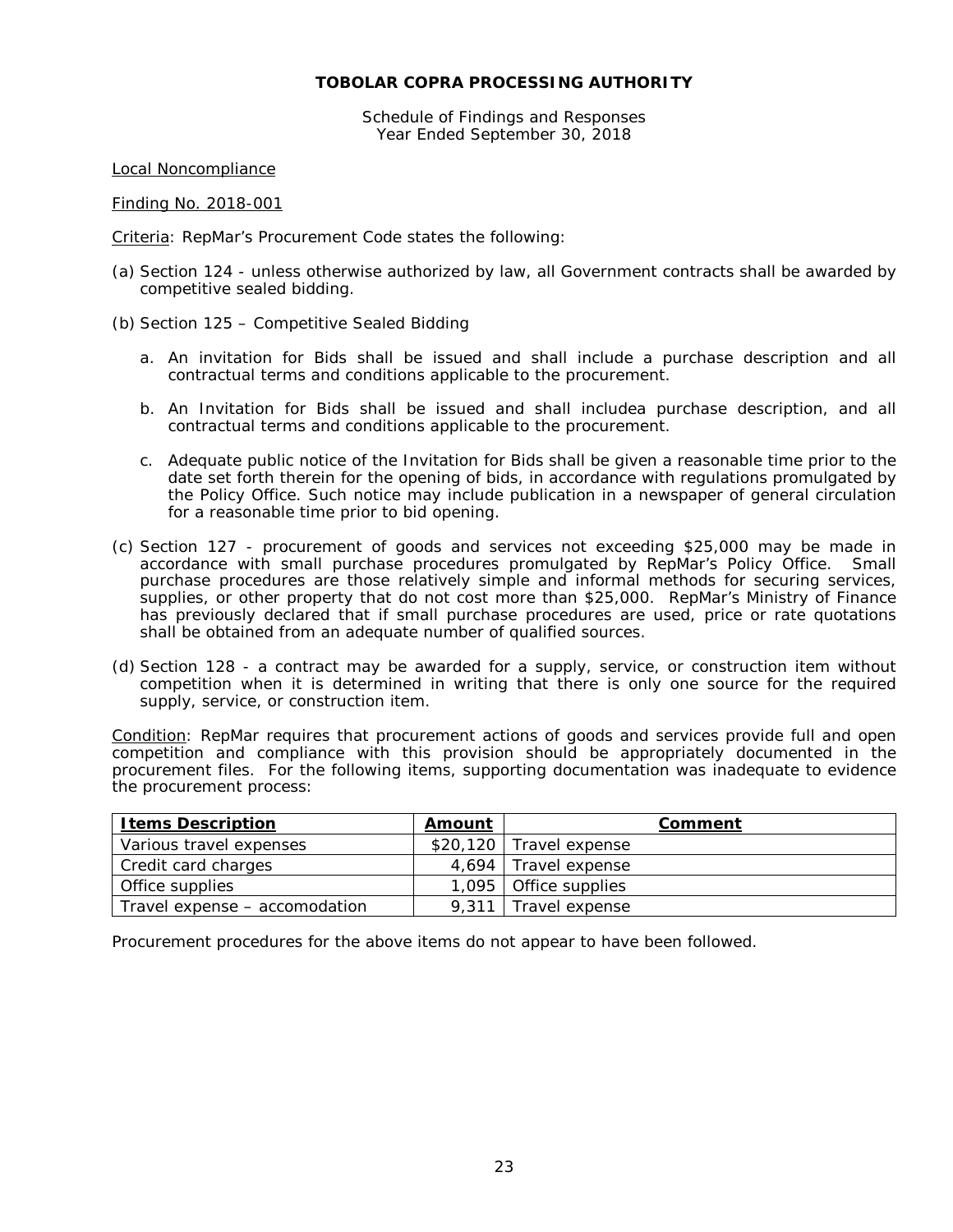Schedule of Findings and Responses, Continued Year Ended September 30, 2018

### Local Noncompliance, Continued

#### Finding No. 2018-001, Continued

The following advances and capital asset acquisitions from the same local vendor appear to be inconsistent with requirements of RepMar's Procurement Code:

a. Three Purchase Orders (PO) were prepared on the same date for equipment purchases. Details are as follows:

| PO Date              | PO#            | Check $#$      | Check<br>Amount           | Item Description             |
|----------------------|----------------|----------------|---------------------------|------------------------------|
| 01/16/18<br>01/16/18 | 77377<br>77378 | 29052<br>29057 | 9,298<br>19.939           | 75HP motor<br>Motor starters |
| 01/16/18             | 77379          | 52946<br>29067 | 4.979<br>17,459<br>51,675 | Various HP motors            |

These POs appear to represent purchases artificially divided so as to constitute small purchases and avoid the \$25,000 threshold that requires formal competitive bidding procedures. Vendor invoices for PO  $\#s$  77377 and 77379 were not on file. Furthermore, items purchased on PO  $\#s$ 77377 and 77379 have not been received as at September 30, 2018.

- b. For PO  $# 77484$  dated 04/09/18, for the purchase of four circuit breakers totaling \$24,792, a copy of vendor invoices and vendor price quotations were not on file. These items have been paid on Check #s 29181 and 53926; however, no receiving report was on file.
- c. Four POs were prepared after receiving copies of vendor invoices from the same vendor noting supporting documentation was inadequate to evidence the procurement process. Details are as follow:

| PO Date  | PO#   | Check $#$ | Check<br>Amount | Invoice<br>Date |                    |
|----------|-------|-----------|-----------------|-----------------|--------------------|
| 02/05/18 | 77403 | 29074     | \$19,918        | 01/22/18        | 50HP motor         |
| 04/18/18 | 77496 | 29159     | 19,896          | 04/12/18        | Caterpillar engine |
|          |       | 53590     | 4.974           |                 |                    |
| 04/24/18 | 77509 | 29164     | 7.489           | 04/18/18        | Caterpillar parts  |
|          |       | 53589     | 1,872           |                 |                    |
| 05/22/18 | 77540 | 1010      | 19,743          | 03/02/18        | 40HP motor         |
|          |       |           | \$73,892        |                 |                    |

PO  $#$  77403 (dated 02/05/18) for \$24,897 was processed as the lowest bidder with various price quotations and a price comparison sheet, however, further examination indicated an additional price quotation on file for \$23,240 that was not included in the selection process. In addition, no receiving reports were on file for PO #s 77496 and 77509. Furthermore, items purchased from PO #s 77403 and 77540 have not been received as at September 30, 2018.

d. PO  $# 77445$  (dated 03/07/18) for \$40,020 for the purchase of copra bags was processed with various price quotations and a price comparison sheet; however, further examination indicated that the two non-selected quotations were eight months old (dated 06/07/17 and 06/22/17) with unit price quotations of \$0.98 and \$1.28 whereas the selected vendor price quotation was \$1.46. Thus, it appears the procurement process was sole sourced. In addition, no receiving report was on file.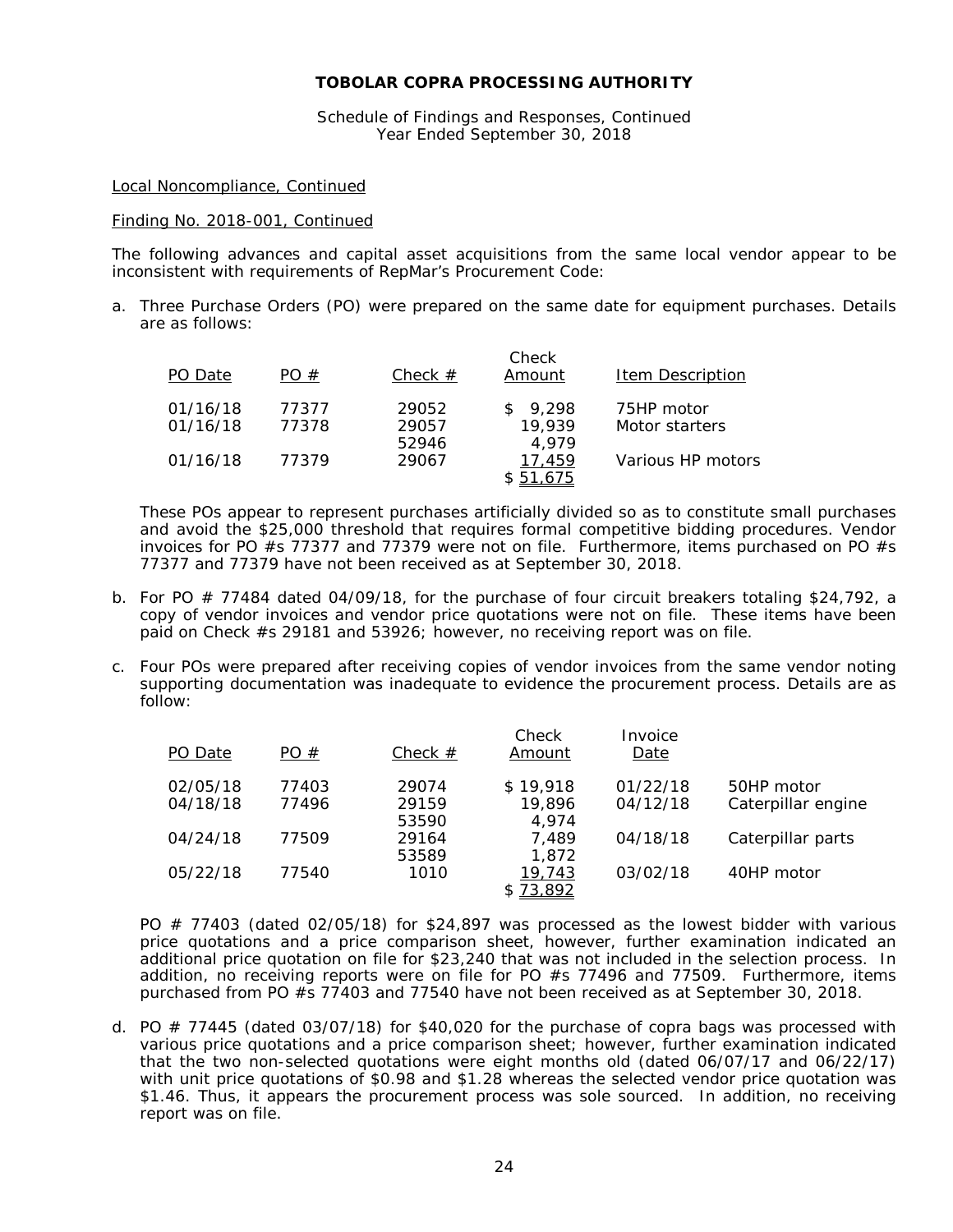Schedule of Findings and Responses, Continued Year Ended September 30, 2018

#### Local Noncompliance, Continued

#### Finding No. 2018-001, Continued

e. A \$234,987 contract for a 60HP Boiler and related equipment was awarded on 07/31/18. The procurement process indicated that only one bidder submitted a conforming bid; however, the competitive sealed bidding process was supported by a Marshall Islands Journal newspaper advertisement for two weeks. No other effort was evident to obtain interested bidders from offisland through direct solicitation from boiler manufacturer companies or by advertising in more widely circulated trade magazines. Advance payments made against this contract were as follows:

| <b>Check Date</b>                            | Check nos.                       | Amount                                |
|----------------------------------------------|----------------------------------|---------------------------------------|
| 09/20/18<br>08/28/18<br>08/14/18<br>03/16/18 | 29306<br>29282<br>29237<br>53010 | \$50,000<br>30,000<br>30,000<br>4,985 |
|                                              |                                  | \$114,985                             |

The purchase item have not been received as of September 30, 2018.

Cause: The cause of the above condition is the lack of adequate internal control policies and procedures requiring documentation of procurement procedures to support compliance with RepMar's Procurement Code.

Effect: The effect of the above condition is potential noncompliance with RepMar's Procurement Code.

Recommendation: We recommend that management establish adequate internal control policies and procedures to conform to RepMar's Procurement Code.

Prior Year Status: The lack of compliance with RepMar's Procurement Code was reported as a finding in the audits of the Authority for fiscal years 2011 through 2017.

Auditee Response and Corrective Action Plan: Management acknowledges the auditor's comments and recommendations and management would like to emphasize also that there is a continuous effort to improve and strengthen procurement procedures on goods and services with complete supporting documents.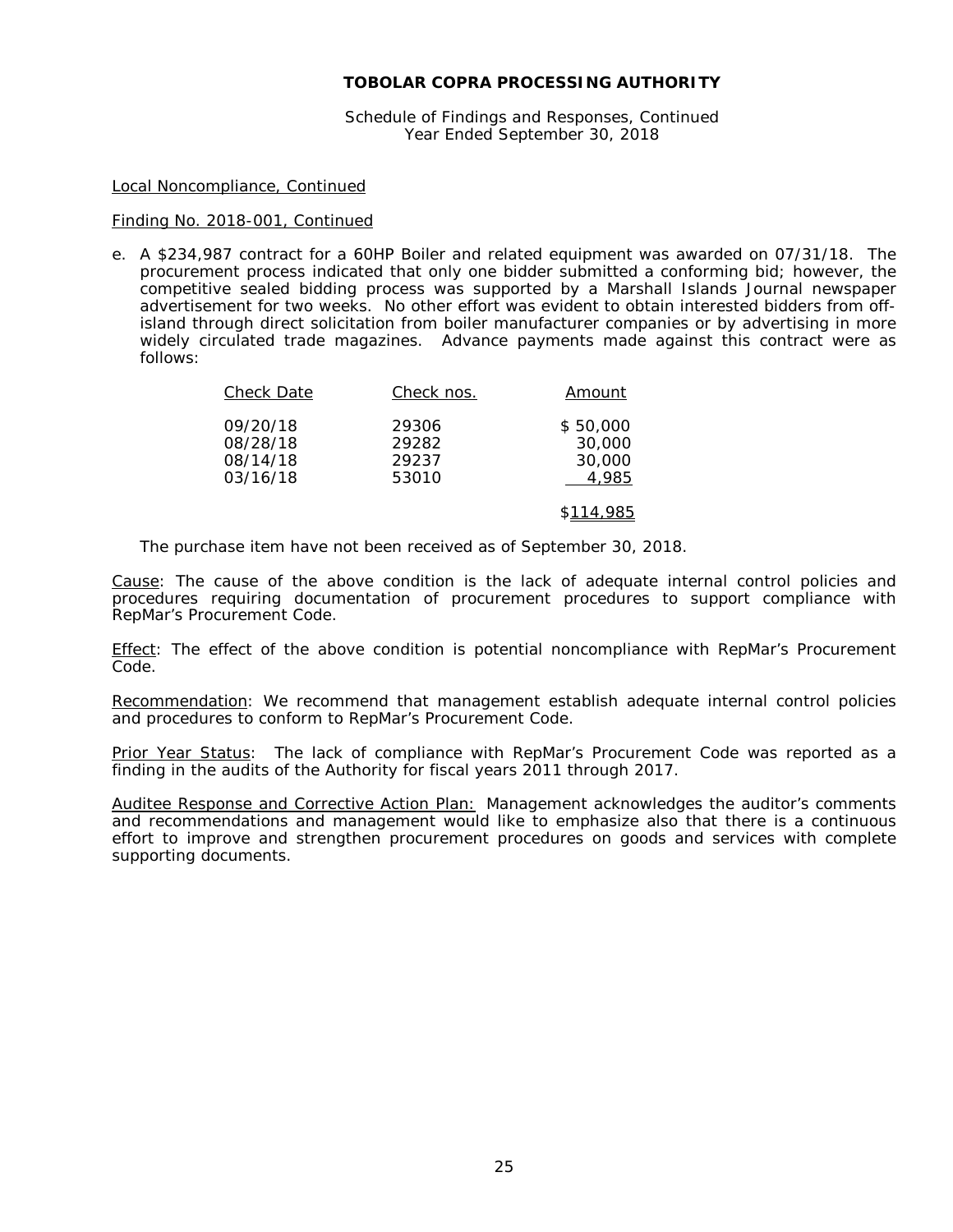Schedule of Findings and Responses, Continued Year Ended September 30, 2018

#### Accounts Payables

#### Finding No. 2018-002

Criteria: Accounts payable balances should be reconciled against the subsidiary ledger (SL) and vendor statements. Timely reconciliations of recorded payables and the SL against vendor statements should occur throughout the year.

Condition: As of September 30, 2018, the Authority recorded \$82,090 in unidentified accounts from prior year balances and no subsidiary ledger was provided and could not be further validated since invoices from prior years were missing. This resulted in an audit adjustment of \$56,956.

Cause: The cause of the above condition is due to a lack of monitoring invoices and payments against vendor statements throughout the year and a lack of policies and procedures requiring period account reconciliation.

Effect: The effect of the above condition is possible misstatements of accounts payable and accrued liabilities may not be timely detected. The non-accrual of expenses was corrected through proposed audit adjustments.

Recommendation: We recommend that management establish policies and procedures requiring periodic review and reconciliation of accounts payable minimize the existence of unidentified, dummy accounts and long outstanding payables.

Prior Year Status: The lack of internal control over accounts payable reconciliations was reported as a finding in the audits of the Authority for fiscal years 2014 through 2017.

Auditee Response and Corrective Action Plan: The Management acknowledges the auditor's recommendation and will continuously do the reconciliation of accounts payables from previous years.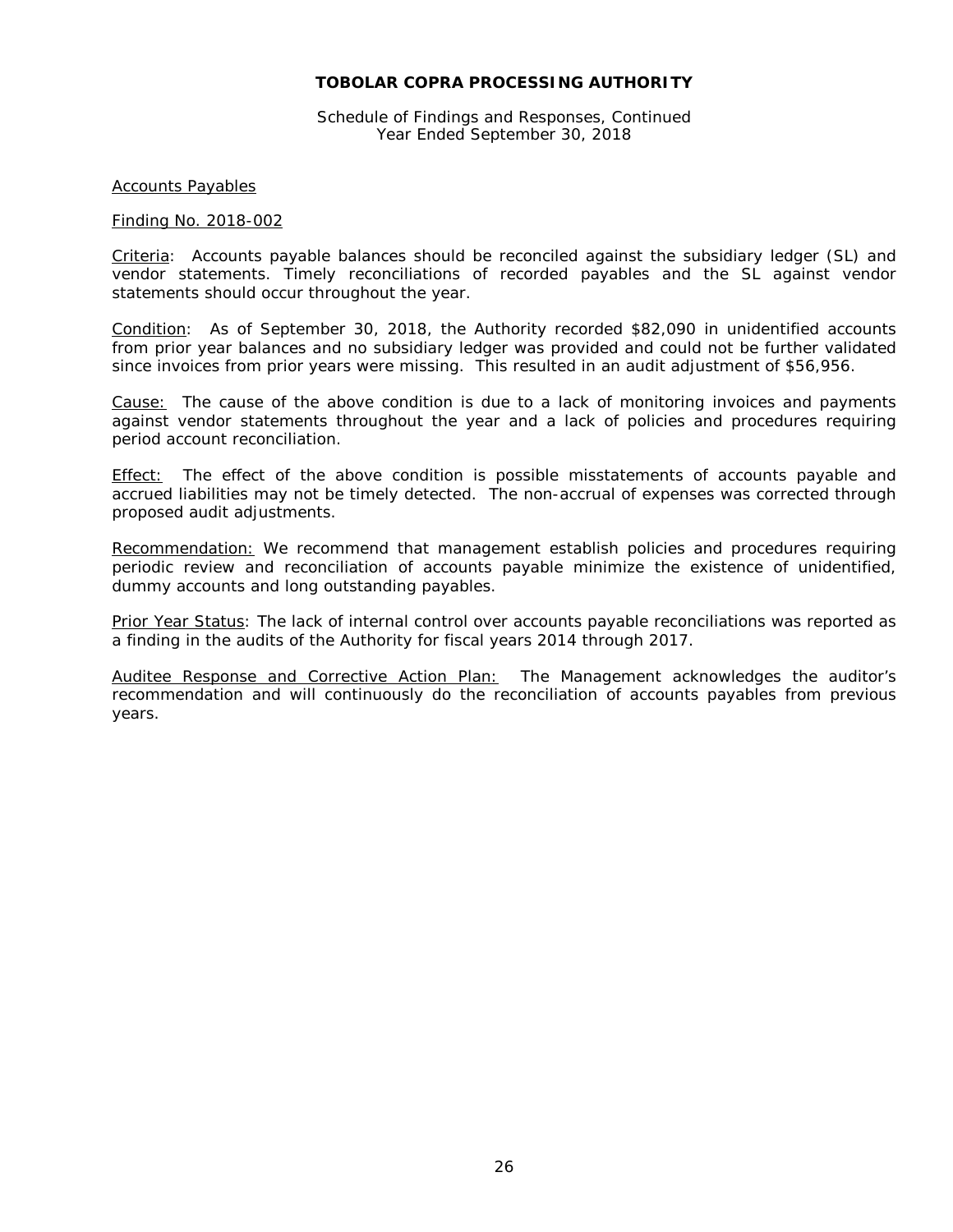Schedule of Findings and Responses, Continued Year Ended September 30, 2018

#### Cost of Goods Sold

#### Finding No. 2018-003

Criteria: Adequate internal control policies and procedures should be established requiring that cost of goods sold is accurately supported, identified, recorded, and paid.

Condition: Of thirty one liquidation of copra advances tested, twelve have cash shortages and overpayment made to vendors. Cash shortages, advances, cash given to residents and overpayments of \$14,385 were charged to employee receivables and to an account receivable suspense account. Tobolar's practice is to deduct the cash shortages in the employee account through salary deductions. However, the related AR employee accounts of \$38,637 has been fully provided with an allowance as the balance continues to increase.

Cause: The cause of the above condition is the lack of established policies and procedures that require that cost of goods sold be accurately supported, identified, recorded and paid.

Effect: The effect of the above condition is a possible misstatement of cost of goods sold and an increased risk of fraud or cash theft.

Recommendation: We recommend management establish policies and procedures requiring that all cash returned be deposited within the next banking day and validated deposit slips together with cash receipts be arranged and be kept in file. In addition, management should implement internal control over unreturned cash/cash shortages and ensure policies are applied throughout the process to minimize risk of fraud. Furthermore, we recommend that the Authority require review of the classification of cost of goods sold.

Prior Year Status: The lack of internal control over cost of goods sold was reported as a finding in the audits of the Authority for fiscal years 2014 through 2017.

Auditee Response and Corrective Action Plan: The Management has a continuous effort implementing tighter internal control by closely monitoring every trip report that could lead to misstatement of goods and could increase risk of fraud.